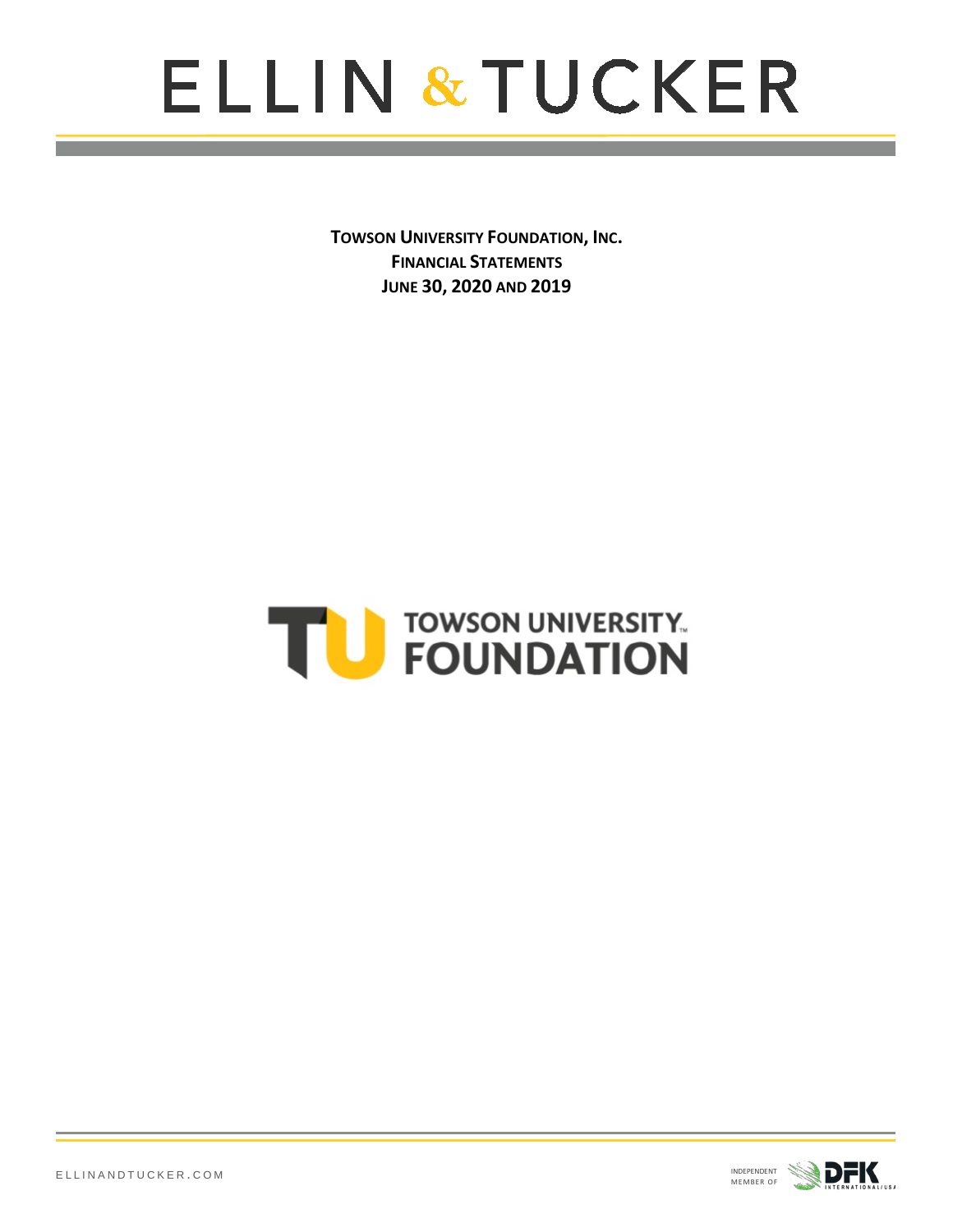m.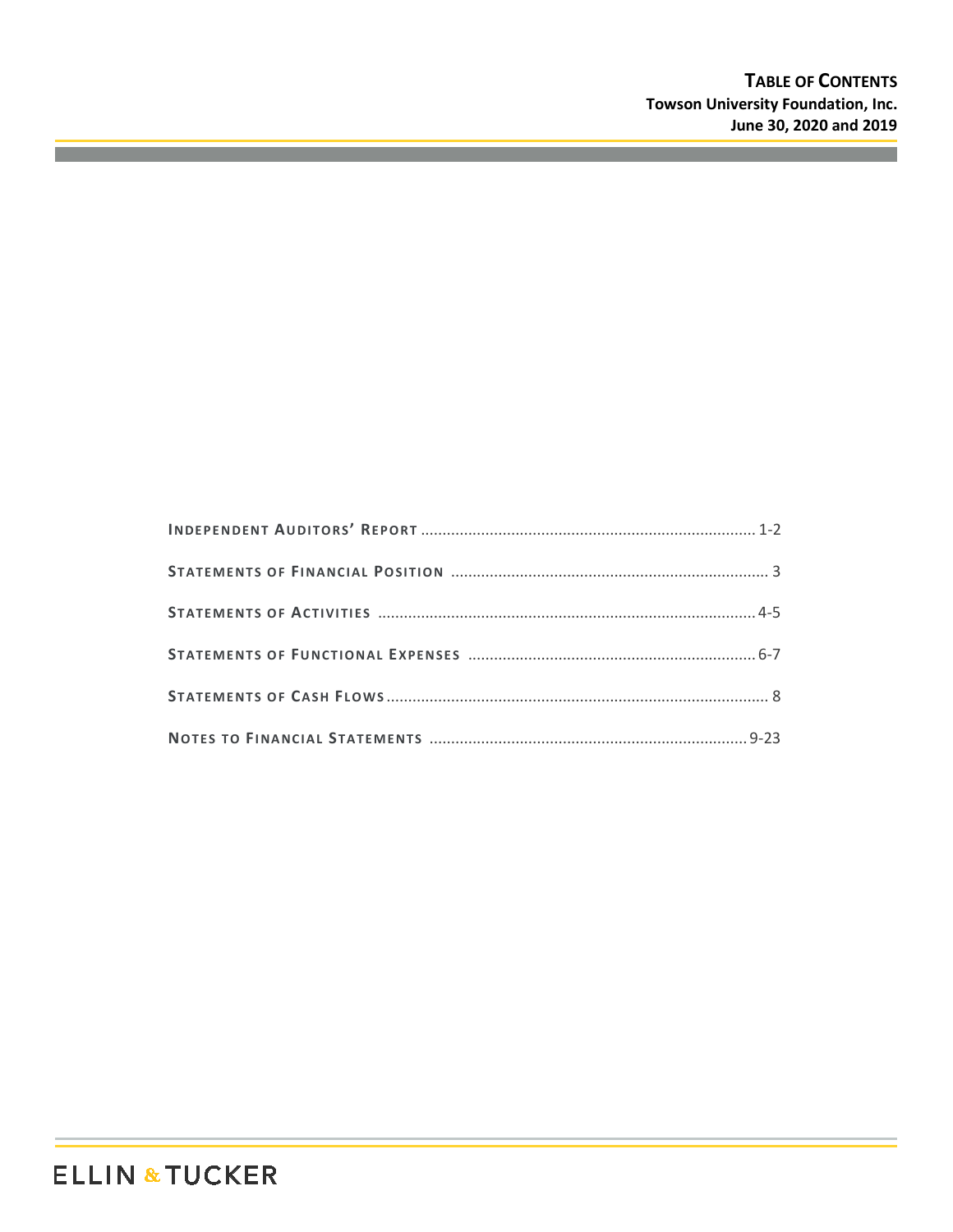# **ELLIN & TUCKER**

### **INDEPENDENT AUDITORS' REPORT**

To the Board of Directors of Towson University Foundation, Inc.

#### **REPORT ON THE FINANCIAL STATEMENTS**

We have audited the accompanying Statements of Financial Position of Towson University Foundation, Inc. (Foundation) as of June 30, 2020 and 2019, and the related Statements of Activities, Functional Expenses and Cash Flows for the years then ended and the related notes to the financial statements.

#### **MANAGEMENT'S RESPONSIBILITY FOR THE FINANCIAL STATEMENTS**

Management is responsible for the preparation and fair presentation of these financial statements in accordance with accounting principles generally accepted in the United States of America; this includes the design, implementation, and maintenance of internal control relevant to the preparation and fair presentation of financial statements that are free from material misstatement, whether due to fraud or error.

#### **AUDITORS' RESPONSIBILITY**

Our responsibility is to express an opinion on these financial statements based on our audits. We conducted our audits in accordance with auditing standards generally accepted in the United States of America. Those standards require that we plan and perform the audits to obtain reasonable assurance about whether the financial statements are free from material misstatement.

An audit involves performing procedures to obtain audit evidence about the amounts and disclosures in the financial statements. The procedures selected depend on the auditors' judgment, including the assessment of the risks of material misstatement of the financial statements, whether due to fraud or error. In making those risk assessments, the auditors consider internal control relevant to the entity's preparation and fair presentation of the financial statements in order to design audit procedures that are appropriate in the circumstances but not for the purpose of expressing an opinion on the effectiveness of the entity's internal control. Accordingly, we express no such opinion. An audit also includes evaluating the appropriateness of accounting policies used and the reasonableness of the significant accounting estimates made by management, as well as evaluating the overall presentation of the financial statements.

We believe the audit evidence we have obtained is sufficient and appropriate to provide a basis for our audit opinion.

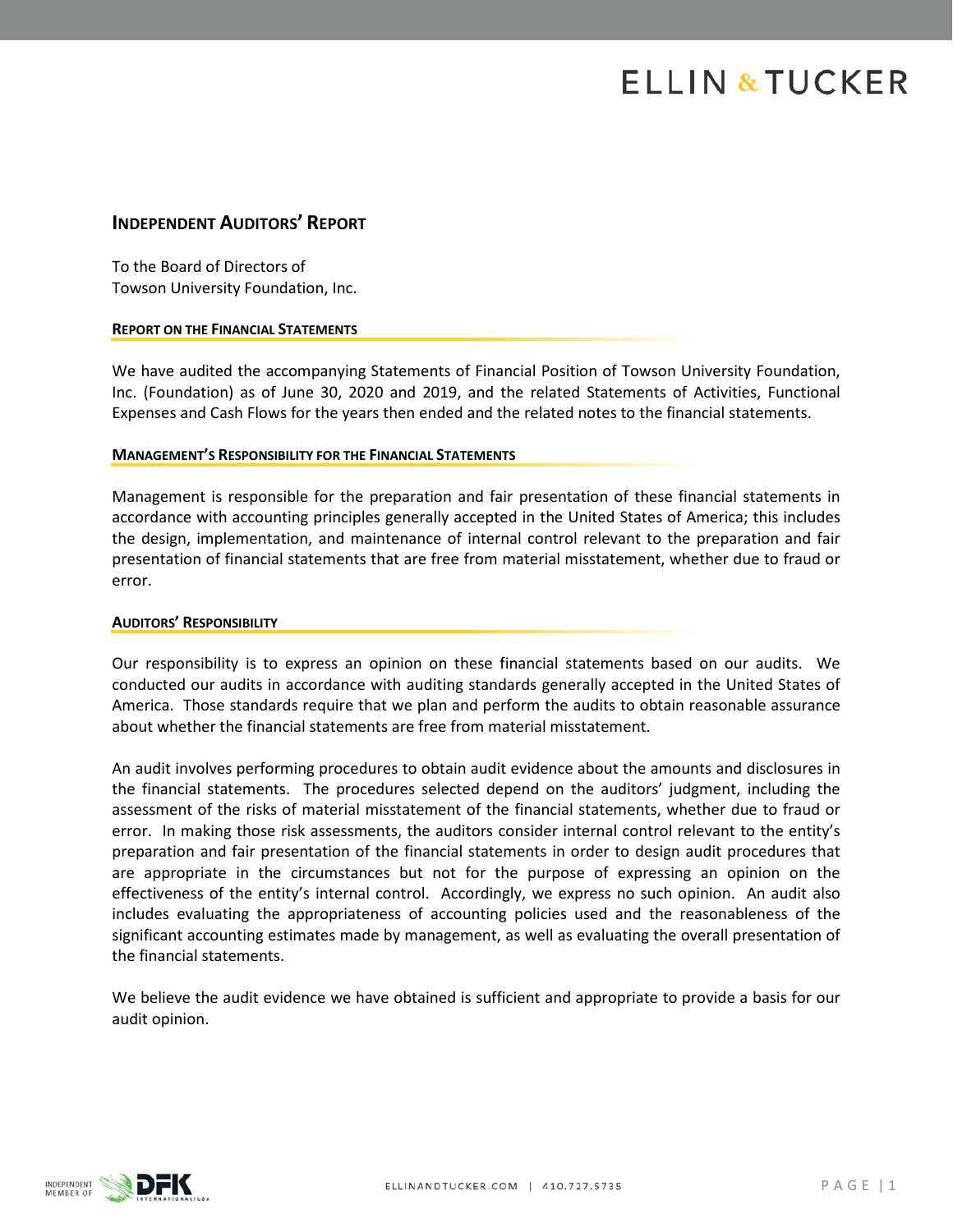# **ELLIN & TUCKER**

# **INDEPENDENT AUDITORS' REPORT, CONTINUED**

#### **OPINION**

In our opinion, the financial statements referred to above present fairly, in all material respects, the financial position of Towson University Foundation, Inc. as of June 30, 2020 and 2019, and the changes in its net assets and its cash flows for the years then ended in accordance with accounting principles generally accepted in the United States of America.

llia + Gucker

ELLIN & TUCKER Certified Public Accountants

Baltimore, Maryland September 15, 2020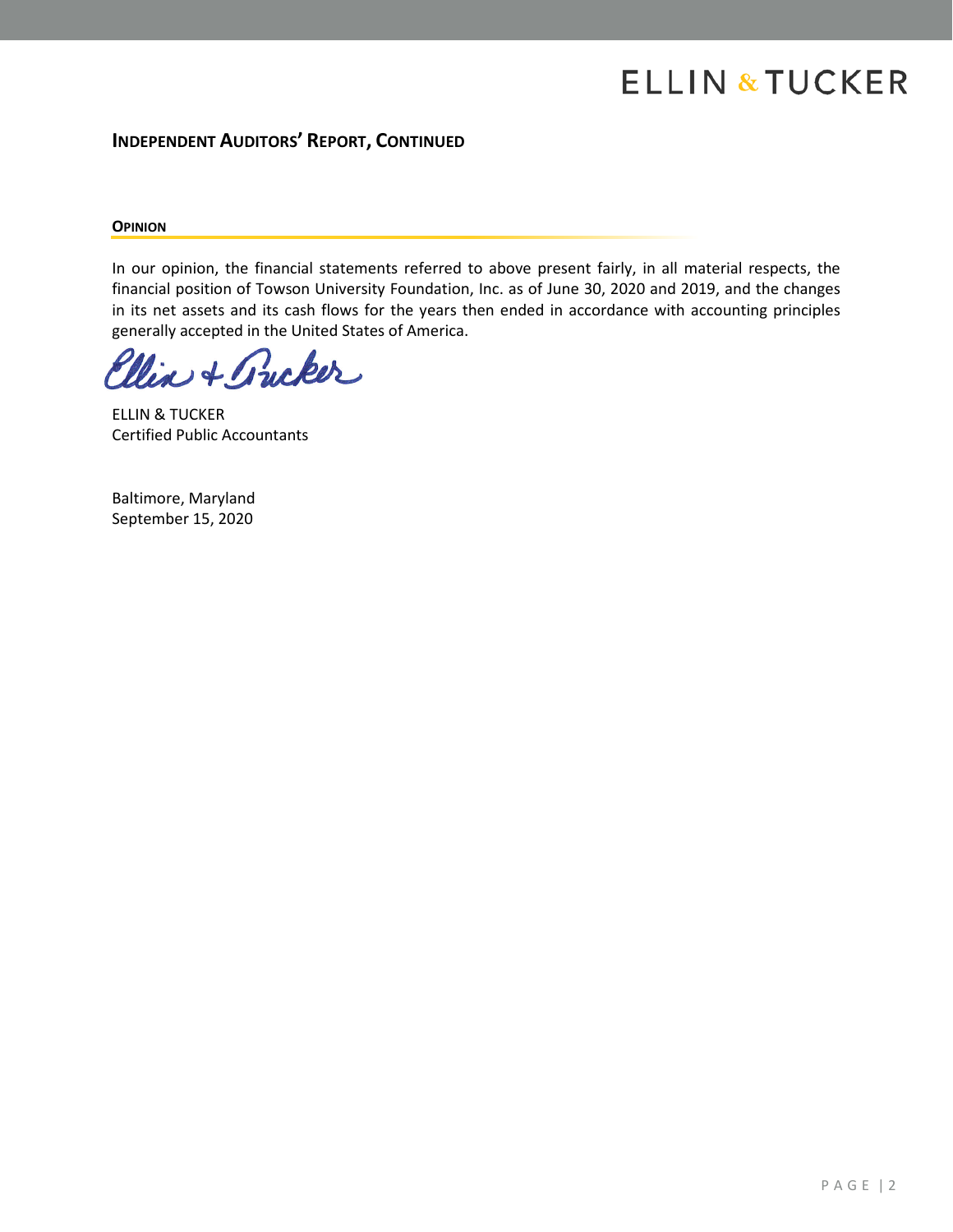## **ASSETS**

|                                              | 2020            | 2019             |
|----------------------------------------------|-----------------|------------------|
| <b>ASSETS</b>                                |                 |                  |
| Cash and Cash Equivalents                    | 1,745,618<br>S. | \$3,799,308      |
| <b>Accrued Interest Receivable</b>           | 94,139          | 122,672          |
| Investments (Note 5)                         | 81,955,775      | 79,132,031       |
| Contributions Receivable (Note 6)            | 2,343,785       | 3,148,504        |
| <b>Other Assets</b>                          | 192,148         | 226,844          |
| Equipment                                    | 993             | 2,341            |
| Charitable Trusts (Note 7)                   | 115,879         | 120,044          |
| <b>Total Assets</b>                          | \$86,448,337    | \$86,551,744     |
| <b>LIABILITIES AND NET ASSETS</b>            |                 |                  |
| <b>LIABILITIES</b>                           |                 |                  |
| <b>Accounts Payable and Accrued Expenses</b> | \$<br>571,180   | \$.<br>1,100,136 |
| <b>Scholarships Payable</b>                  | 202,473         | 343,533          |
| <b>Total Liabilities</b>                     | 773,653         | 1,443,669        |
| <b>NET ASSETS</b>                            |                 |                  |
| Without Donor Restrictions (Note 11)         | 3,450,755       | 3,352,669        |
| With Donor Restrictions (Note 12)            | 82,223,929      | 81,755,406       |
| <b>Total Net Assets</b>                      | 85,674,684      | 85,108,075       |
| <b>Total Liabilities and Net Assets</b>      | \$86,448,337    | \$86,551,744     |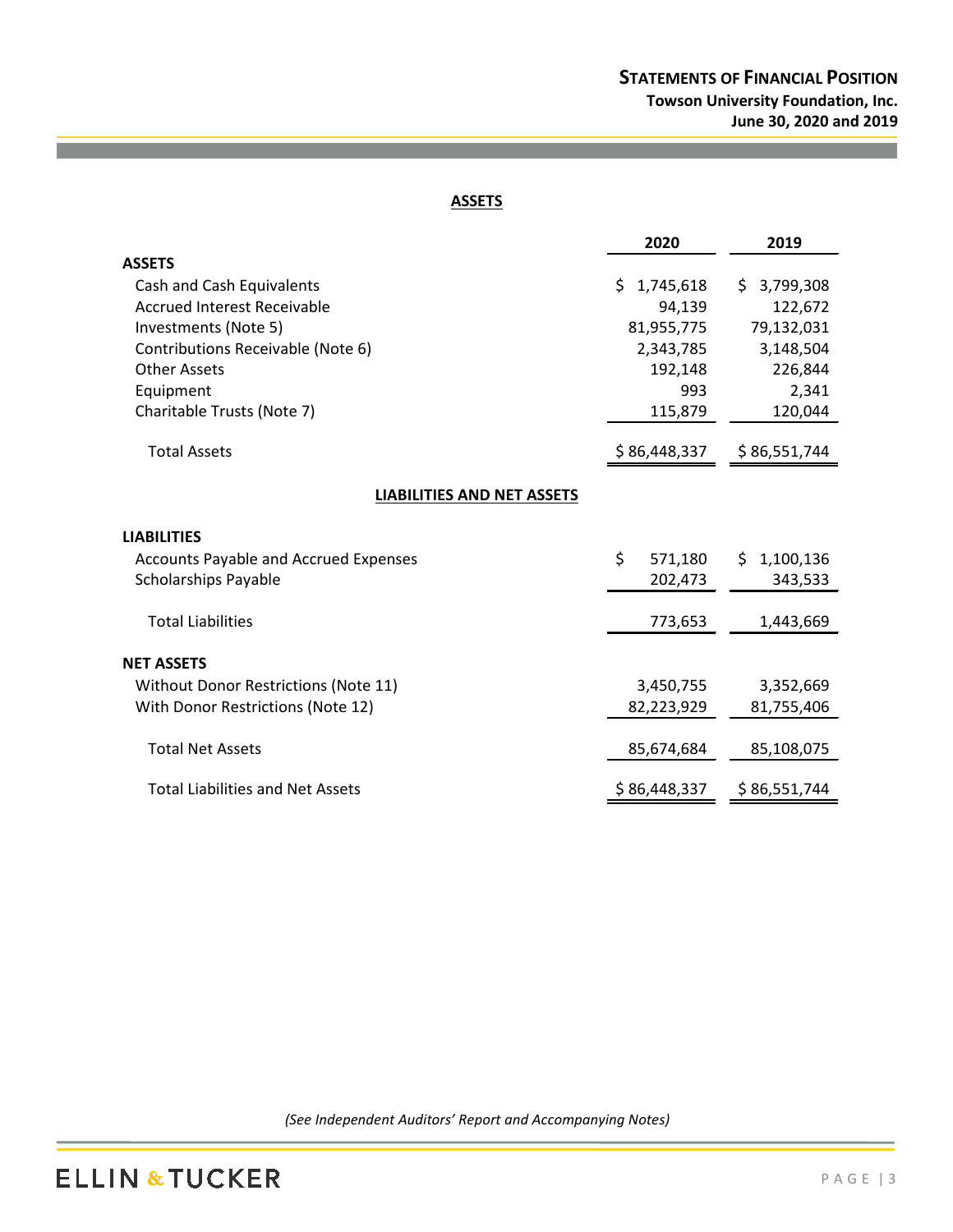|                                        | 2020                |                     |                  |                 |
|----------------------------------------|---------------------|---------------------|------------------|-----------------|
|                                        | Without             |                     |                  |                 |
|                                        | <b>Donor</b>        | <b>With Donor</b>   |                  |                 |
|                                        | <b>Restrictions</b> | <b>Restrictions</b> | <b>Total</b>     | 2019            |
| <b>SUPPORT AND REVENUE</b>             |                     |                     |                  |                 |
| Contributions                          | \$<br>381,114       | Ś.<br>3,202,183     | 3,583,297<br>\$. | \$<br>6,149,476 |
| <b>Grants and Contracts</b>            |                     | 95,783              | 95,783           | 91,869          |
| <b>Special Programs</b>                |                     | 427,702             | 427,702          | 313,137         |
| Investment Return, Net                 | 567,632             | 1,963,592           | 2,531,224        | 4,481,236       |
| Change in Value of Annuities           |                     | 8,596               | 8,596            | 11,224          |
| Sales                                  |                     | 164,905             | 164,905          | 291,389         |
| Miscellaneous                          | 762                 | 166,107             | 166,869          | 136,190         |
| <b>Special Fund-Raising</b>            | 20                  | 217,523             | 217,543          | 268,592         |
| <b>Interfund Charges and Transfers</b> | 506,443             | (506, 443)          |                  |                 |
| Net Assets Released from               |                     |                     |                  |                 |
| Restrictions                           |                     |                     |                  |                 |
|                                        | 5,271,425           | (5, 271, 425)       |                  |                 |
| <b>Total Support and Revenue</b>       | 6,727,396           | 468,523             | 7,195,919        | 11,743,113      |
| <b>FUNCTIONAL EXPENSES</b>             |                     |                     |                  |                 |
| <b>University Programs, Support</b>    |                     |                     |                  |                 |
| and Scholarships                       | 5,258,183           |                     | 5,258,183        | 5,344,486       |
| <b>Management and General</b>          | 659,826             |                     | 659,826          | 644,112         |
| <b>Fund-Raising</b>                    | 711,301             |                     | 711,301          | 687,234         |
|                                        |                     |                     |                  |                 |
| <b>Total Functional Expenses</b>       | 6,629,310           |                     | 6,629,310        | 6,675,832       |
| Change in Net Assets                   | 98,086              | 468,523             | 566,609          | 5,067,281       |
| <b>NET ASSETS - BEGINNING OF YEAR</b>  | 3,352,669           | 81,755,406          | 85,108,075       | 80,040,794      |
|                                        |                     |                     |                  |                 |
| <b>NET ASSETS - END OF YEAR</b>        | 3,450,755<br>\$.    | \$82,223,929        | \$85,674,684     | \$85,108,075    |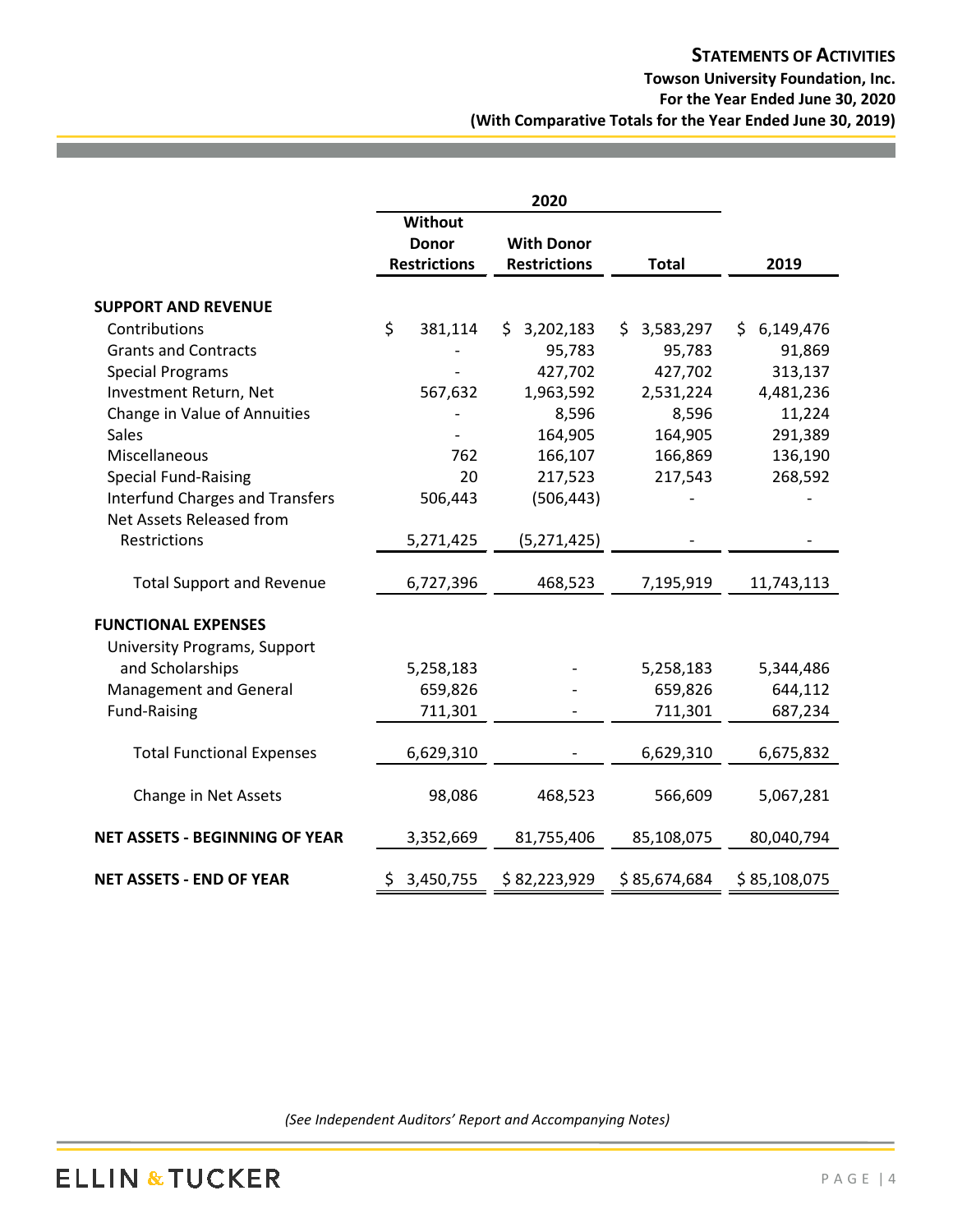|                                        | Without             |                     |                 |
|----------------------------------------|---------------------|---------------------|-----------------|
|                                        | <b>Donor</b>        | <b>With Donor</b>   |                 |
|                                        | <b>Restrictions</b> | <b>Restrictions</b> | <b>Total</b>    |
| <b>SUPPORT AND REVENUE</b>             |                     |                     |                 |
| Contributions                          | \$<br>364,529       | \$.<br>5,784,947    | 6,149,476<br>Ś. |
| <b>Grants and Contracts</b>            |                     | 91,869              | 91,869          |
| <b>Special Programs</b>                |                     | 313,137             | 313,137         |
| Investment Return, Net                 | 610,388             | 3,870,848           | 4,481,236       |
| Change in Value of Annuities           |                     | 11,224              | 11,224          |
| <b>Sales</b>                           |                     | 291,389             | 291,389         |
| Miscellaneous                          | 23                  | 136,167             | 136,190         |
| <b>Special Fund-Raising</b>            |                     | 268,592             | 268,592         |
| <b>Interfund Charges and Transfers</b> | 485,311             | (485, 311)          |                 |
| Net Assets Released from               |                     |                     |                 |
| Restrictions                           | 5,436,968           | (5,436,968)         |                 |
| <b>Total Support and Revenue</b>       | 6,897,219           | 4,845,894           | 11,743,113      |
| <b>FUNCTIONAL EXPENSES</b>             |                     |                     |                 |
| <b>University Programs, Support</b>    |                     |                     |                 |
| and Scholarships                       | 5,344,486           |                     | 5,344,486       |
| Management and General                 | 644,112             |                     | 644,112         |
| <b>Fund-Raising</b>                    | 687,234             |                     | 687,234         |
|                                        |                     |                     |                 |
| <b>Total Functional Expenses</b>       | 6,675,832           |                     | 6,675,832       |
| Change in Net Assets                   | 221,387             | 4,845,894           | 5,067,281       |
| <b>NET ASSETS - BEGINNING OF YEAR</b>  | 3,131,282           | 76,909,512          | 80,040,794      |
| <b>NET ASSETS - END OF YEAR</b>        | \$3,352,669         | \$81,755,406        | \$85,108,075    |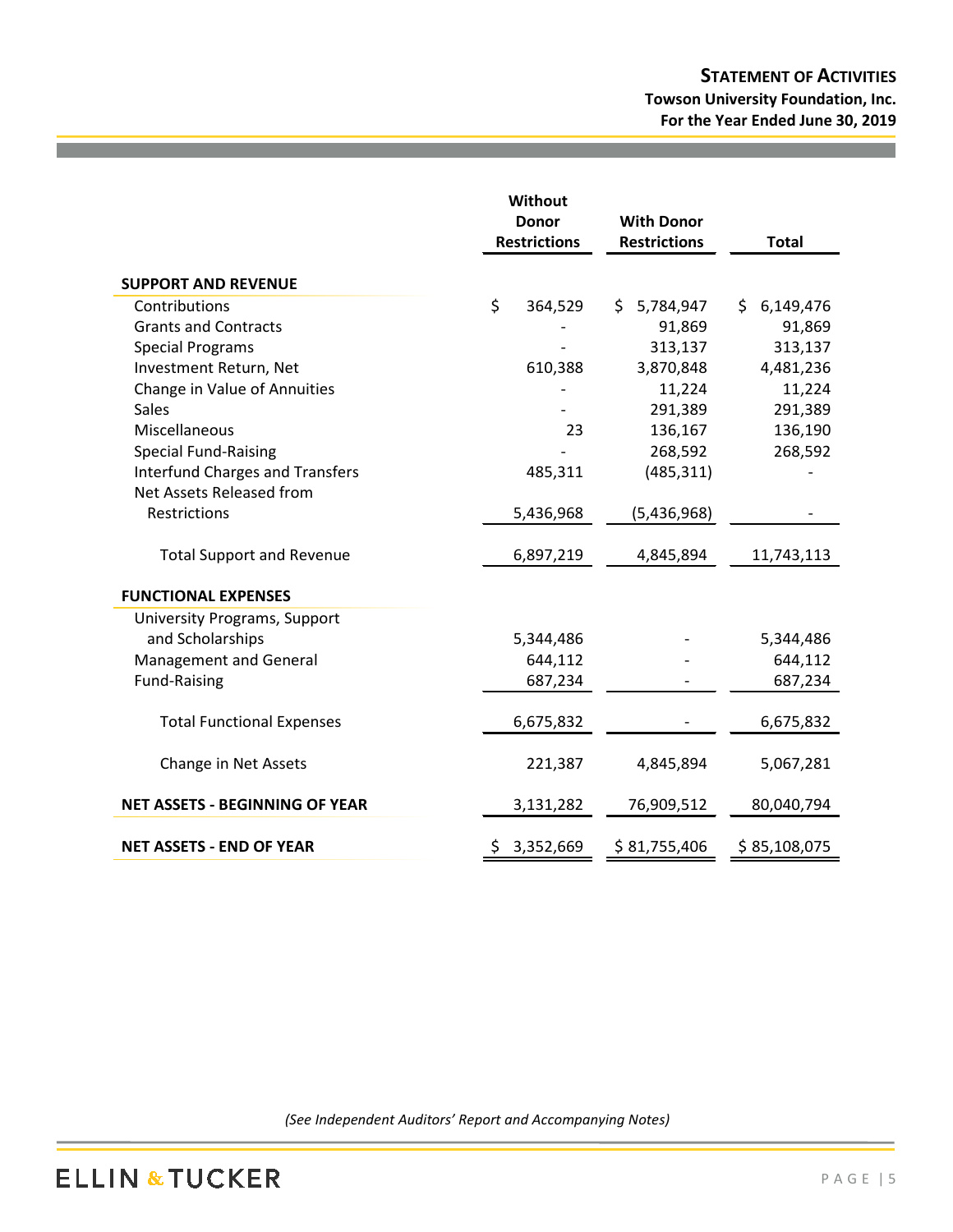# **STATEMENT OF FUNCTIONAL EXPENSES**

**Towson University Foundation, Inc. For the Year Ended June 30, 2020**

|                                            | <b>University</b><br><b>Programs, Support</b><br>and Scholarships | <b>Management</b><br>and General | Fund-<br><b>Raising</b> | <b>Total</b>    |
|--------------------------------------------|-------------------------------------------------------------------|----------------------------------|-------------------------|-----------------|
| Personnel                                  | \$                                                                | \$<br>398,847                    | \$<br>83,520            | 482,367<br>S.   |
| Scholarships and Awards                    | 2,150,424                                                         |                                  |                         | 2,150,424       |
| Program Events                             | 37,105                                                            |                                  |                         | 37,105          |
| <b>Special Events</b>                      |                                                                   |                                  | 661                     | 661             |
| Consultants                                | 419,280                                                           | 4,700                            | 259,854                 | 683,834         |
| <b>Public Relations and Promotions</b>     | 442,204                                                           | 106                              | 143,411                 | 585,721         |
| Transfer of Equipment to Towson University | 313,935                                                           |                                  | 47,141                  | 361,076         |
| Financial Support to Towson University     | 1,161,769                                                         | 89,289                           | 6,695                   | 1,257,753       |
| Printing                                   | 90,515                                                            | 863                              | 3,245                   | 94,623          |
| Equipment                                  | 100,799                                                           | 52,536                           | 76,359                  | 229,694         |
| <b>Bank Fees</b>                           | 42,024                                                            | 15,684                           | 35,759                  | 93,467          |
| <b>Educational Programs</b>                | 232,710                                                           |                                  | 92                      | 232,802         |
| <b>Contractual Services</b>                | 37,680                                                            | 3,360                            | 8,693                   | 49,733          |
| Conferences                                | 37,118                                                            | 298                              | 585                     | 38,001          |
| Advertising                                | 590                                                               |                                  | 64                      | 654             |
| Insurance                                  | 5,092                                                             | 16,744                           |                         | 21,836          |
| <b>Travel</b>                              | 121,158                                                           | 224                              | 3,961                   | 125,343         |
| Office                                     | 12,234                                                            | 4,944                            | 1,282                   | 18,460          |
| Legal and Professional                     |                                                                   | 52,769                           |                         | 52,769          |
| Dues and Memberships                       | 21,159                                                            | 6,336                            | 4,855                   | 32,350          |
| Telephone                                  | 2,392                                                             | 1,440                            |                         | 3,832           |
| Postage                                    | 7,733                                                             | 259                              | 522                     | 8,514           |
| Depreciation                               |                                                                   | 1,348                            |                         | 1,348           |
| Miscellaneous                              | 22,262                                                            | 10,079                           | 34,602                  | 66,943          |
| <b>Total Functional Expenses</b>           | \$<br>5,258,183                                                   | 659,826                          | 711,301                 | 6,629,310<br>S. |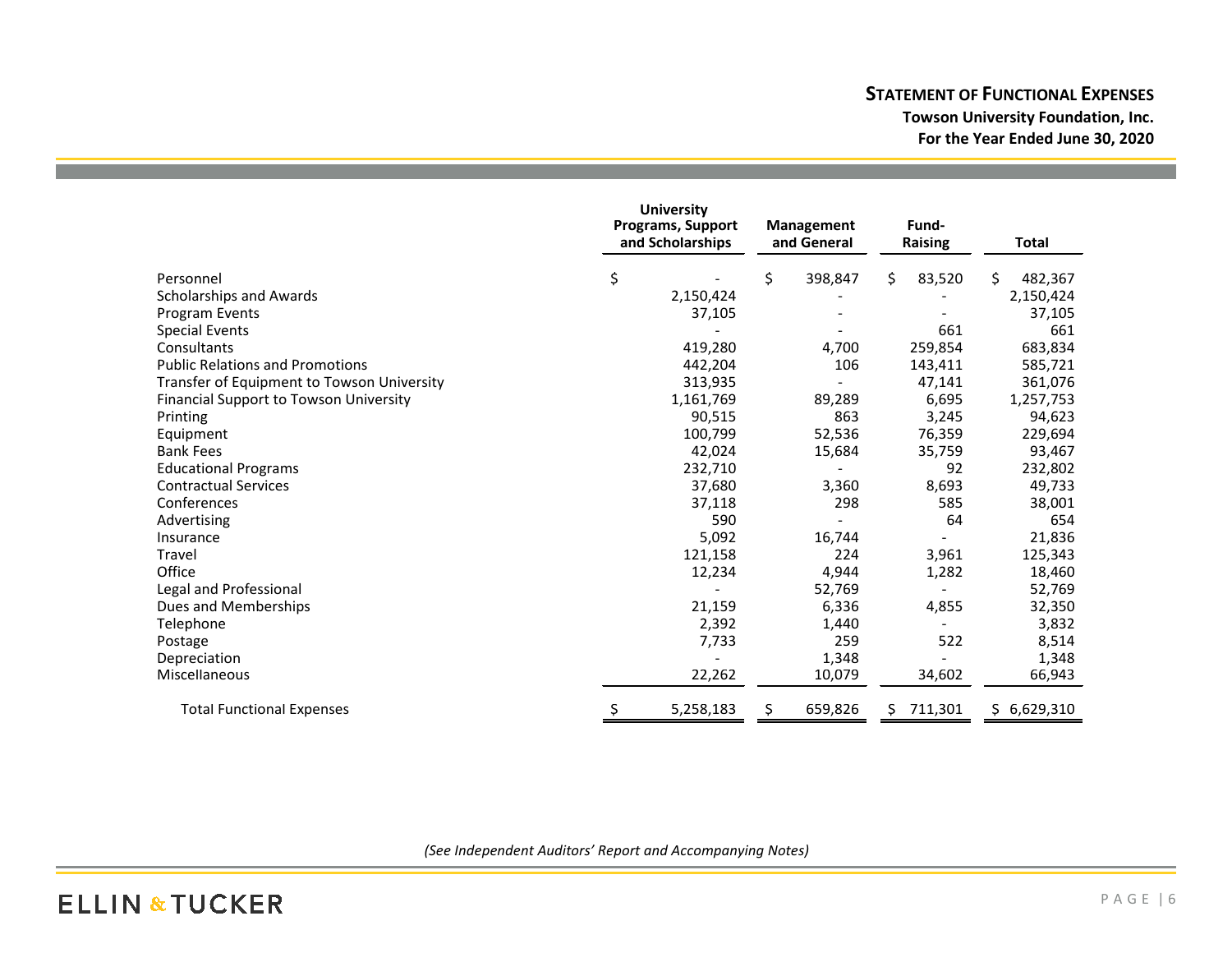# **STATEMENT OF FUNCTIONAL EXPENSES Towson University Foundation, Inc. For the Year Ended June 30, 2019**

|                                               | <b>University</b><br>Programs, Support<br>and Scholarships | <b>Management</b><br>and General | Fund-<br><b>Raising</b> | <b>Total</b>   |
|-----------------------------------------------|------------------------------------------------------------|----------------------------------|-------------------------|----------------|
| Personnel                                     | \$                                                         | \$<br>376,176                    | \$<br>69,297            | \$.<br>445,473 |
| <b>Scholarships and Awards</b>                | 1,711,426                                                  |                                  |                         | 1,711,426      |
| Program Events                                | 11,345                                                     |                                  |                         | 11,345         |
| <b>Special Events</b>                         |                                                            |                                  | 28,599                  | 28,599         |
| Consultants                                   | 491,758                                                    | 6,095                            | 231,255                 | 729,108        |
| <b>Public Relations and Promotions</b>        | 589,830                                                    | 756                              | 206,719                 | 797,305        |
| Transfer of Equipment to Towson University    | 124,932                                                    |                                  |                         | 124,932        |
| <b>Financial Support to Towson University</b> | 1,020,394                                                  | 84,115                           | 6,702                   | 1,111,211      |
| Printing                                      | 95,644                                                     | 180                              | 7,958                   | 103,782        |
| Equipment                                     | 245,388                                                    | 49,950                           | 18,354                  | 313,692        |
| <b>Bank Fees</b>                              | 38,111                                                     | 21,134                           | 31,492                  | 90,737         |
| <b>Educational Programs</b>                   | 203,290                                                    |                                  | 2,431                   | 205,721        |
| <b>Contractual Services</b>                   | 239,052                                                    | 3,720                            | 25,638                  | 268,410        |
| Conferences                                   | 42,180                                                     | 4,980                            | 2,973                   | 50,133         |
| Advertising                                   | 16,396                                                     |                                  |                         | 16,396         |
| Insurance                                     | 5,633                                                      | 14,505                           |                         | 20,138         |
| Travel                                        | 386,678                                                    | 1,257                            | 4,896                   | 392,831        |
| Office                                        | 23,039                                                     | 5,971                            | 2,279                   | 31,289         |
| Legal and Professional                        |                                                            | 57,420                           |                         | 57,420         |
| <b>Building</b>                               | 600                                                        |                                  |                         | 600            |
| Dues and Memberships                          | 25,056                                                     | 5,484                            | 4,736                   | 35,276         |
| Telephone                                     | 1,908                                                      | 1,170                            |                         | 3,078          |
| Postage                                       | 12,032                                                     | 300                              | 235                     | 12,567         |
| Depreciation                                  |                                                            | 1,206                            |                         | 1,206          |
| Miscellaneous                                 | 59,794                                                     | 9,693                            | 43,670                  | 113,157        |
| <b>Total Functional Expenses</b>              | 5,344,486<br>Ş                                             | 644,112<br>Ş                     | 687,234<br>S.           | \$6,675,832    |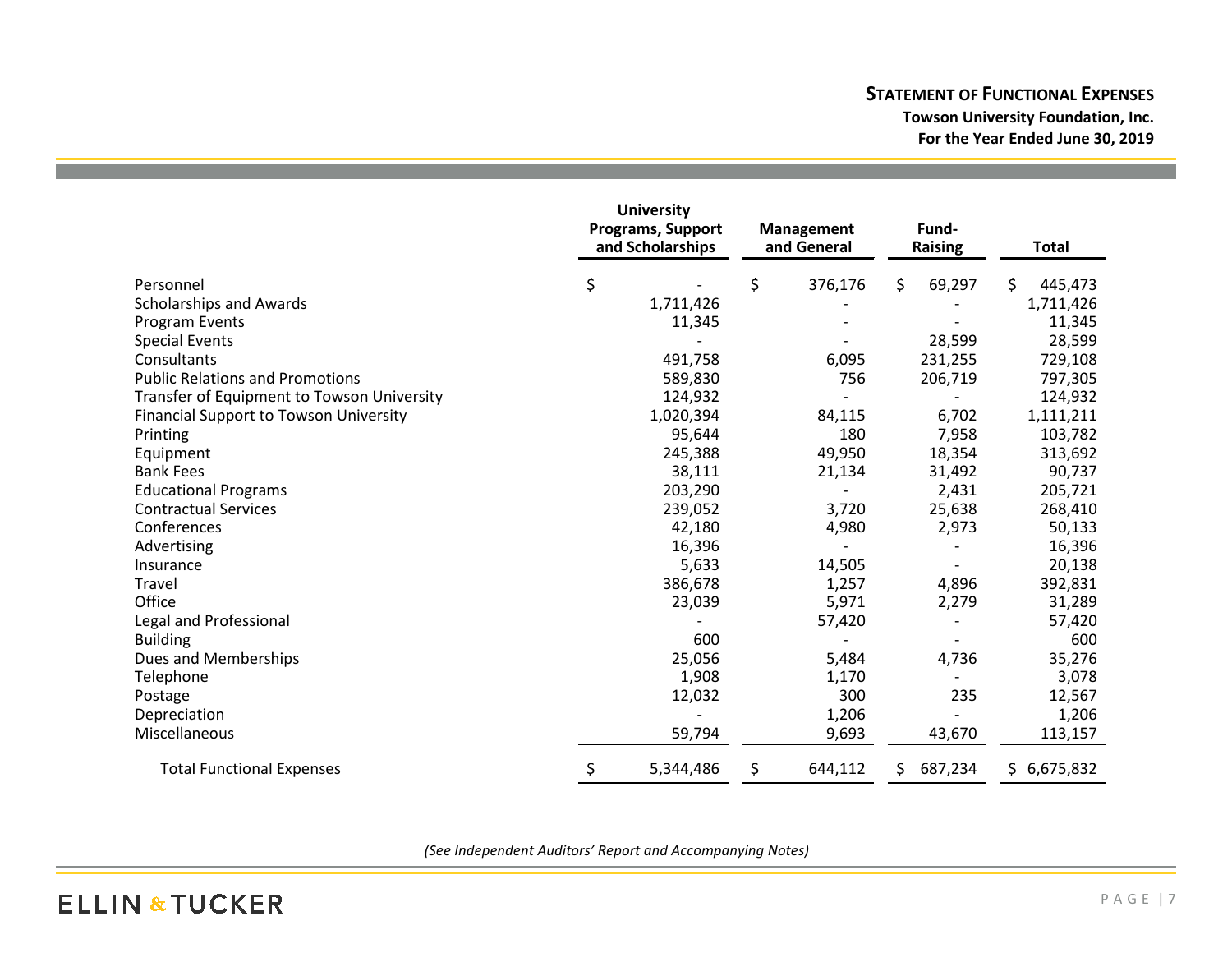|                                                      | 2020           | 2019         |
|------------------------------------------------------|----------------|--------------|
| <b>CASH FLOWS FROM OPERATING ACTIVITIES</b>          |                |              |
| Change in Net Assets                                 | \$<br>566,609  | \$5,067,281  |
| Adjustments to Reconcile Change in Net Assets to     |                |              |
| Net Cash (Used in) Provided by Operating Activities: |                |              |
| Depreciation                                         | 1,348          | 1,206        |
| Increase in Allowance for Uncollectible Pledges      | 90,664         | 69,962       |
| Change in Discount on Contributions Receivable       | (135, 503)     | (16, 298)    |
| <b>Restricted Contributions for Endowment</b>        | (1,668,601)    | (1,560,200)  |
| Realized Gain on Sale of Investments                 | (197,063)      | (442, 756)   |
| Unrealized Gain on Investments                       | (439, 386)     | (1,963,355)  |
| <b>Net Changes in:</b>                               |                |              |
| Receivables                                          | 912,787        | (782,087)    |
| <b>Charitable Trusts</b>                             | 4,165          | 8,747        |
| Accounts Payable, Accrued Expenses and               |                |              |
| Scholarships Payable                                 | (670, 016)     | 829,993      |
| Net Cash (Used in) Provided by Operating Activities  | (1,534,996)    | 1,212,493    |
| <b>CASH FLOWS FROM INVESTING ACTIVITIES</b>          |                |              |
| Purchase of Equipment                                |                | (2, 555)     |
| Purchase of Investments                              | (18, 323, 195) | (13,098,762) |
| Sale of Investments                                  | 16,135,900     | 11,336,824   |
| Net Cash Used in Investing Activities                | (2, 187, 295)  | (1,764,493)  |
| <b>CASH FLOWS FROM FINANCING ACTIVITIES</b>          |                |              |
| <b>Restricted Contributions for Endowment</b>        | 1,668,601      | 1,560,200    |
| Net Change in Cash and Cash Equivalents              | (2,053,690)    | 1,008,200    |
| <b>CASH AND CASH EQUIVALENTS - BEGINNING</b>         |                |              |
| <b>OF YEAR</b>                                       | 3,799,308      | 2,791,108    |
| CASH AND CASH EQUIVALENTS - END OF YEAR              | \$1,745,618    | \$3,799,308  |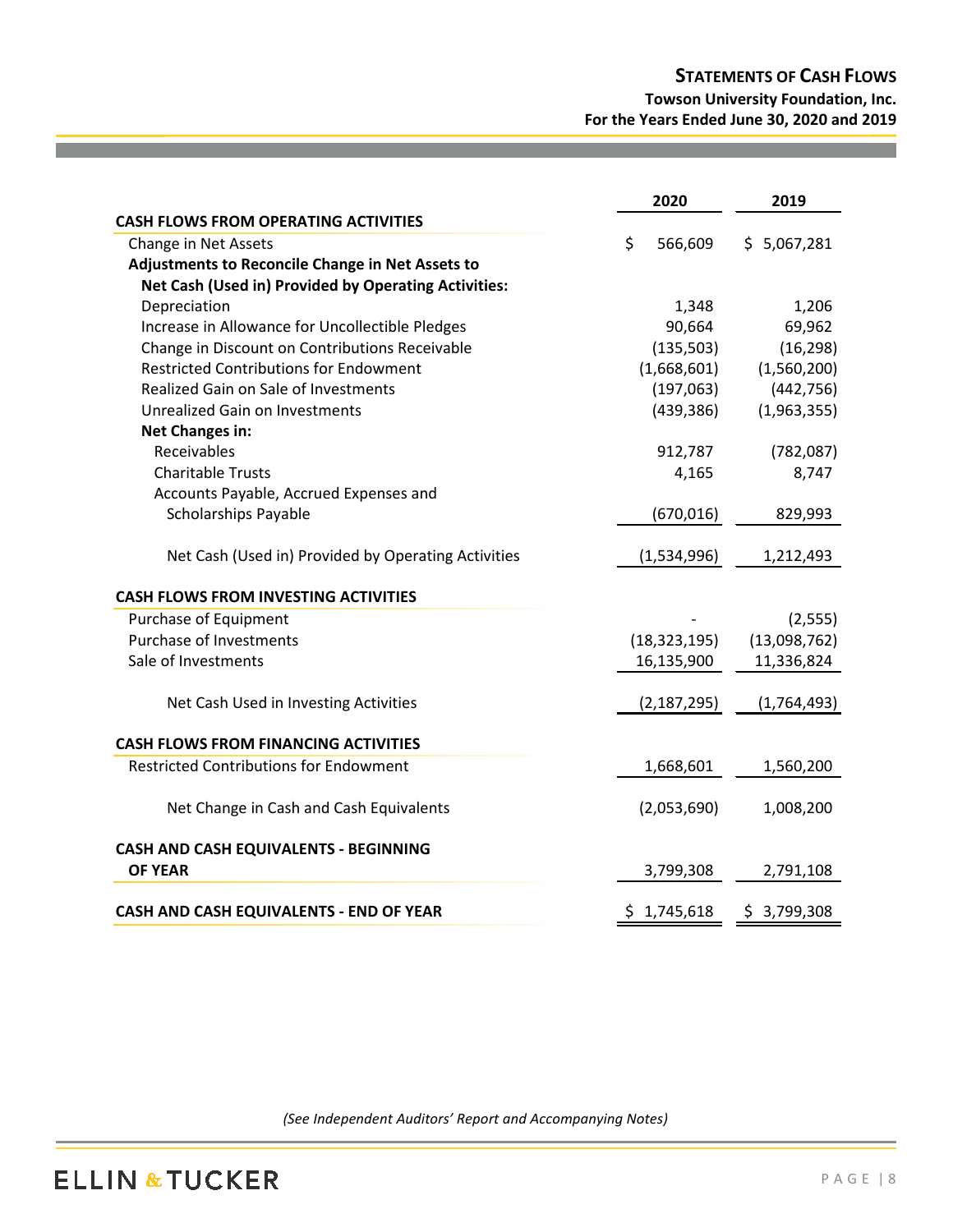#### **NOTE 1 SUMMARY OF SIGNIFICANT ACCOUNTING POLICIES**

#### **NATURE OF FOUNDATION**

Towson University Foundation, Inc. (Foundation), a non-profit corporation formed in 1970, manages funds received for the benefit of Towson University (University). The Foundation is organized to receive, hold, invest, manage, use, dispose of and administer property of all kinds whether given absolutely, in trust or by way of agency or otherwise for the benefit and promotion of the University or for all of the education and support activities that may be conducted by the University.

In fulfilling its mission, the Foundation maintains three separate and distinct account types:

#### **ENDOWMENT ACCOUNTS**

Accounts established where the principal is retained in perpetuity and carried as net assets with donor restrictions of the Foundation. Income generated from the invested principal is used to fulfill the donor's intent, allow for associated fees and continue the growth of the endowment in order to maintain its value over time. A scholarship endowment requires a \$25,000 minimum gift that may be accumulated over a three-year period. Nonscholarship endowments require a \$10,000 minimum gift and may also be accumulated over a three-year period. Amounts available for spending against the endowment are calculated annually as of June 30, subject to policies and procedures of the Foundation.

#### **SCHOLARSHIP/AWARD ACCOUNTS**

Accounts established to accept gifts restricted by the donor for the presentation of scholarships and awards and whose gift amount does not qualify as an endowment or was not intended to be an endowment by the donor. The net assets are reported with donor restrictions until expended.

#### **UNIVERSITY PROGRAMS AND SUPPORT ACCOUNTS**

Accounts are used for current activities and operations to support the University. These accounts result from gifts and fund-raising events sponsored by various University departments and affiliated on-campus activity groups. Expenditures are reflected as University and/or department program services within the financial statements. The net assets are reported with or without donor restrictions until expended.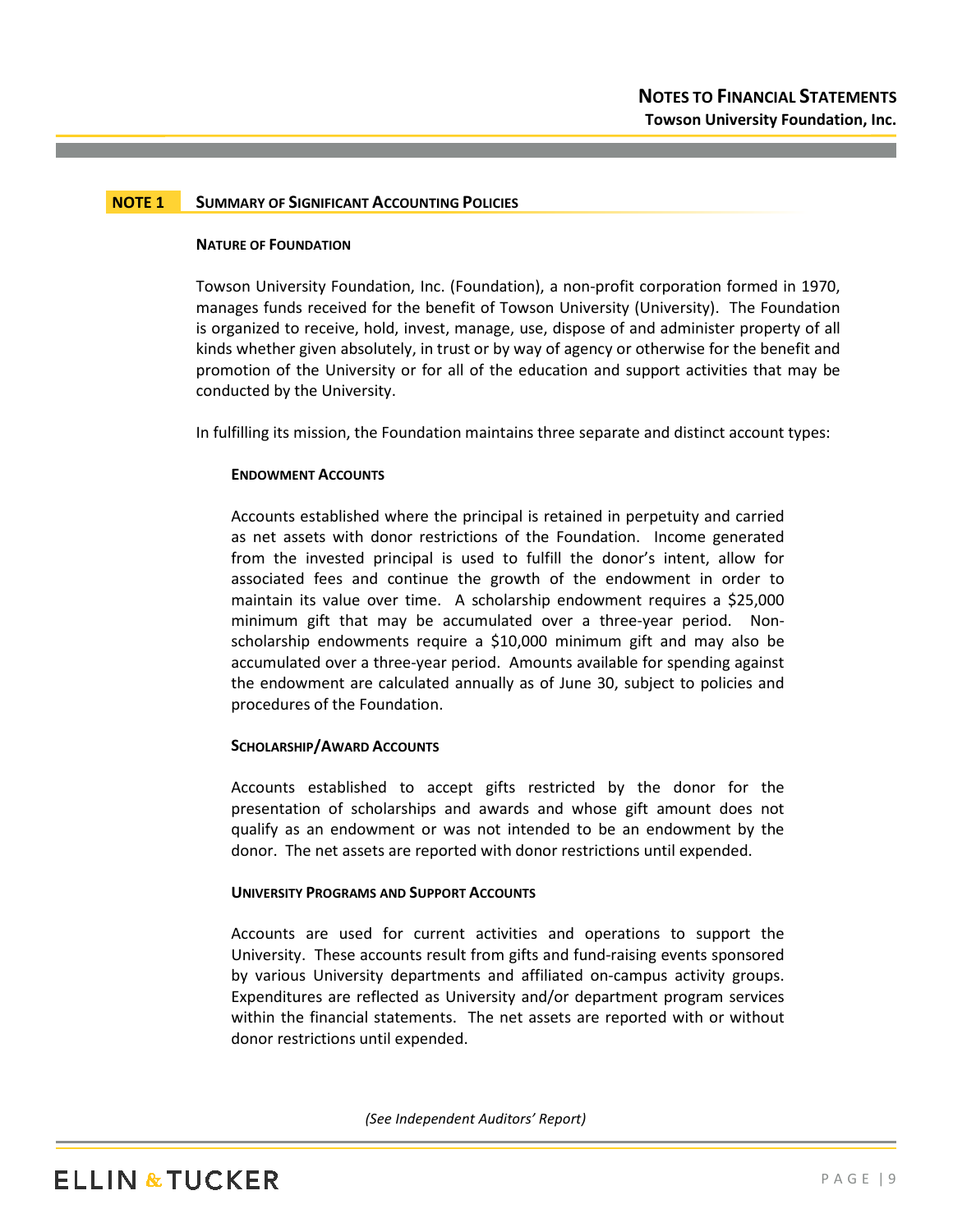#### **ACCOUNTING STANDARDS CODIFICATION**

All references in the financial statements to the Codification refer to the Accounting Standards Codification and the Hierarchy of Generally Accepted Accounting Principles (GAAP) issued by the Financial Accounting Standards Board (FASB). The Codification is the single source of authoritative GAAP in the United States.

#### **NEW ACCOUNTING STANDARDS UPDATE**

In May 2014, the FASB issued ASU 2014-09, Revenue from Contracts with Customers (Topic 606), as amended by subsequent ASUs (collectively, ASC 606) which amends the existing accounting standards for revenue recognition and establishes principles for recognizing revenue upon the transfer of promised goods or services to customers based on the expected consideration to be received in exchange for those goods or services. The Foundation adopted ASU 2014-09 effective July 1, 2019 using the modified retrospective transition method. The adoption of ASU 2014-09 did not materially impact the timing and measurement of revenue recognition. As a result, the Foundation did not recognize a cumulative effect adjustment to the opening balance of net assets.

In June 2019, the FASB issued ASU 2018-08, Clarifying the Scope and the Accounting Guidance for Contributions Received and Contributions Made, which clarifies when a grant should be accounted for as a contribution or an exchange transaction. The Foundation adopted ASU 2018-08 as of July 1, 2019 under the modified prospective approach. The adoption of ASU 2018-08 did not materially impact the financial statements.

#### **BASIS OF ACCOUNTING AND PRESENTATION**

The financial statements have been prepared on the accrual basis of accounting in accordance with GAAP. Under the accrual basis of accounting, support and revenue are recorded when earned and expenses are recorded when incurred. Net assets, revenues and expenses are classified based on the existence or absence of donor-imposed restrictions. Net assets without donor restrictions are comprised of operating (resources available for support of operations) and Board-designated funds (resources to be spent only for purposes approved by the Board). Net assets with donor restrictions consist of assets whose use is limited by donor-imposed, time and/or purpose restrictions.

#### **USE OF ESTIMATES**

The preparation of financial statements in conformity with GAAP requires management to make estimates and assumptions. These estimates and assumptions affect the reported amounts of assets and liabilities and disclosure of contingent assets and liabilities at the date of the financial statements and revenues and expenses during the reporting period. Actual results could differ from those estimates.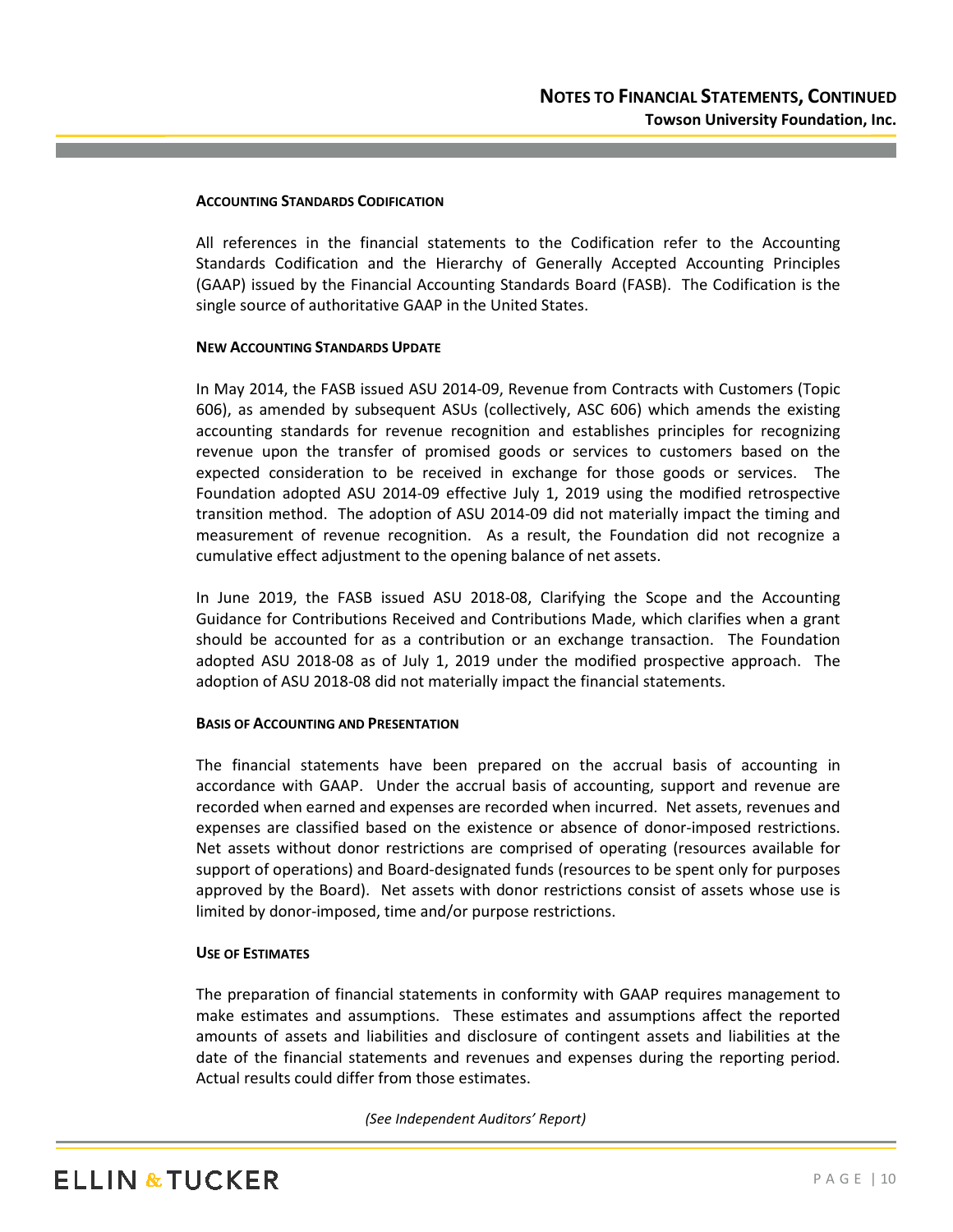#### **REVENUE RECOGNITION**

Contributions, which include unconditional promises to give, are recorded as revenue in the period the promise is received and as contributions receivable in the Statements of Financial Position as long as receipt is expected within five years. Unconditional promises to give which are expected to be received after five years are not recorded as income until receipt is expected within five years and collection is not in doubt. Conditional promises to give are recorded as revenue when conditions of receipt are met, and the receivable is due within five years.

#### **CASH EQUIVALENTS**

For purposes of the Statements of Cash Flows, cash equivalents include time deposits, certificates of deposit, and all highly liquid debt instruments with original maturities of three months or less.

#### **CASH AND INVESTMENTS**

As of June 30, 2020 and 2019, the Foundation had cash and investments, which are held by local banks and an investment management organization, in excess of statutory or private deposit insurance. The Foundation believes it is not exposed to any significant credit risk on cash.

Investments are reported at fair value in the Statements of Financial Position. Realized and unrealized gains and losses are included in the Statements of Activities. See Note 5 for a discussion of fair value measurements.

#### **CONTRIBUTIONS**

In accordance with the Not-for-Profit Entities Revenue Recognition Topic of the Codification, contributions received are recorded as support within net assets with donor restrictions or net assets without donor restrictions. All donor-restricted support is reported as an increase in support in net assets with donor restrictions, depending on the nature of the restriction.

#### **EQUIPMENT**

Furnishings and equipment above \$1,000 are recorded at cost if purchased or fair value at the date of the donation if received by gift. Lesser amounts are expensed. Furnishings and equipment (except for general ledger software and equipment used by the Foundation) are gifted to the University and expensed by the Foundation as acquired. Software and equipment are depreciated over their estimated useful lives ranging from three to five years using the straight-line method.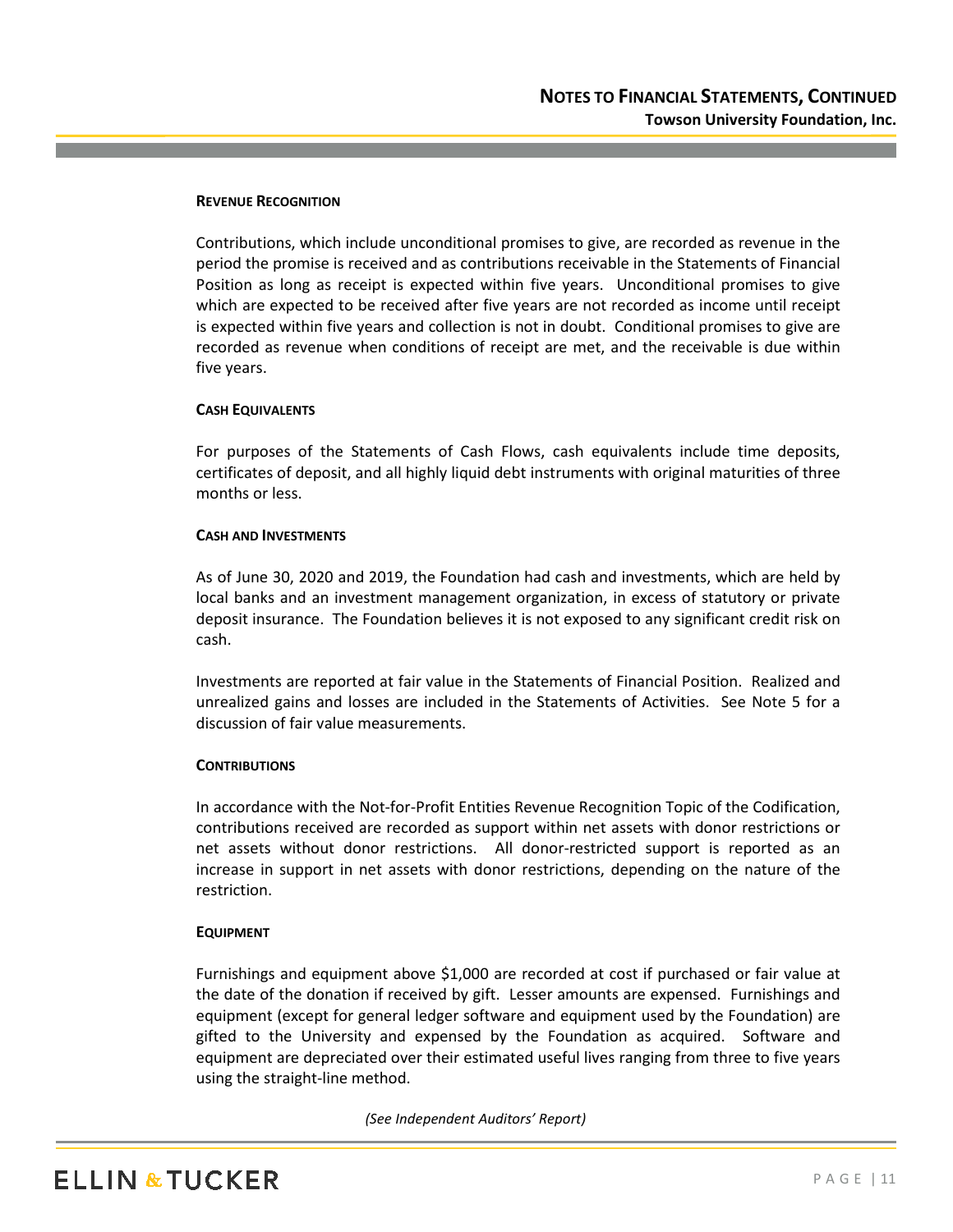#### **CHARITABLE TRUSTS**

Charitable trusts represent the estimated net present value of charitable remainder trusts which name the Foundation as the beneficiary.

#### **COLLECTIONS**

The Foundation's collections consist of art objects and antiques held for educational, research, scientific, and curatorial purposes. Each of the items is catalogued, preserved, and cared for, and activities verifying its existence and assessing its condition are performed periodically. The Foundation estimates the value of the collections at approximately \$2,253,000. The collections, which were acquired through contributions since the Foundation's inception, are not recognized as assets in the Statements of Financial Position. Purchases of collection items are recorded as decreases in net assets without donor restrictions in the year in which the items are acquired or as decreases in net assets with donor restrictions if the net assets used to purchase the items are restricted by donors. Contributions of collection items are not reflected in the financial statements. Proceeds from deaccessions or insurance recoveries are reflected as increases in the appropriate net asset classes.

#### **GRANTS AND CONTRACTS**

Included in grants and contracts in 2019 is \$25,000 of royalty income received by the Foundation for the Alumni Association, which sold the alumni mailing list to a financial institution. The proceeds were deposited in the Foundation's Alumni Association operating account.

#### **RISKS AND UNCERTAINTIES**

The Foundation invests in various investment securities. Investment securities are exposed to various risks, such as interest rate, market, and credit risks. Due to the level of risk associated with certain investment securities, it is at least reasonably possible that changes in the values of investment securities will occur in the near term, and such changes could materially affect amounts reported in the financial statements.

In March 2020, the World Health Organization declared the outbreak of a novel coronavirus (COVID-19) global pandemic. This contagious disease outbreak has adversely affected workforces, economies, and global financial markets. There is significant uncertainty around the breadth and duration of business disruptions related to COVID-19 as well as its impact on the global economy. Therefore, the Foundation is currently unable to determine the extent of the impact to its future financial condition or results of operations.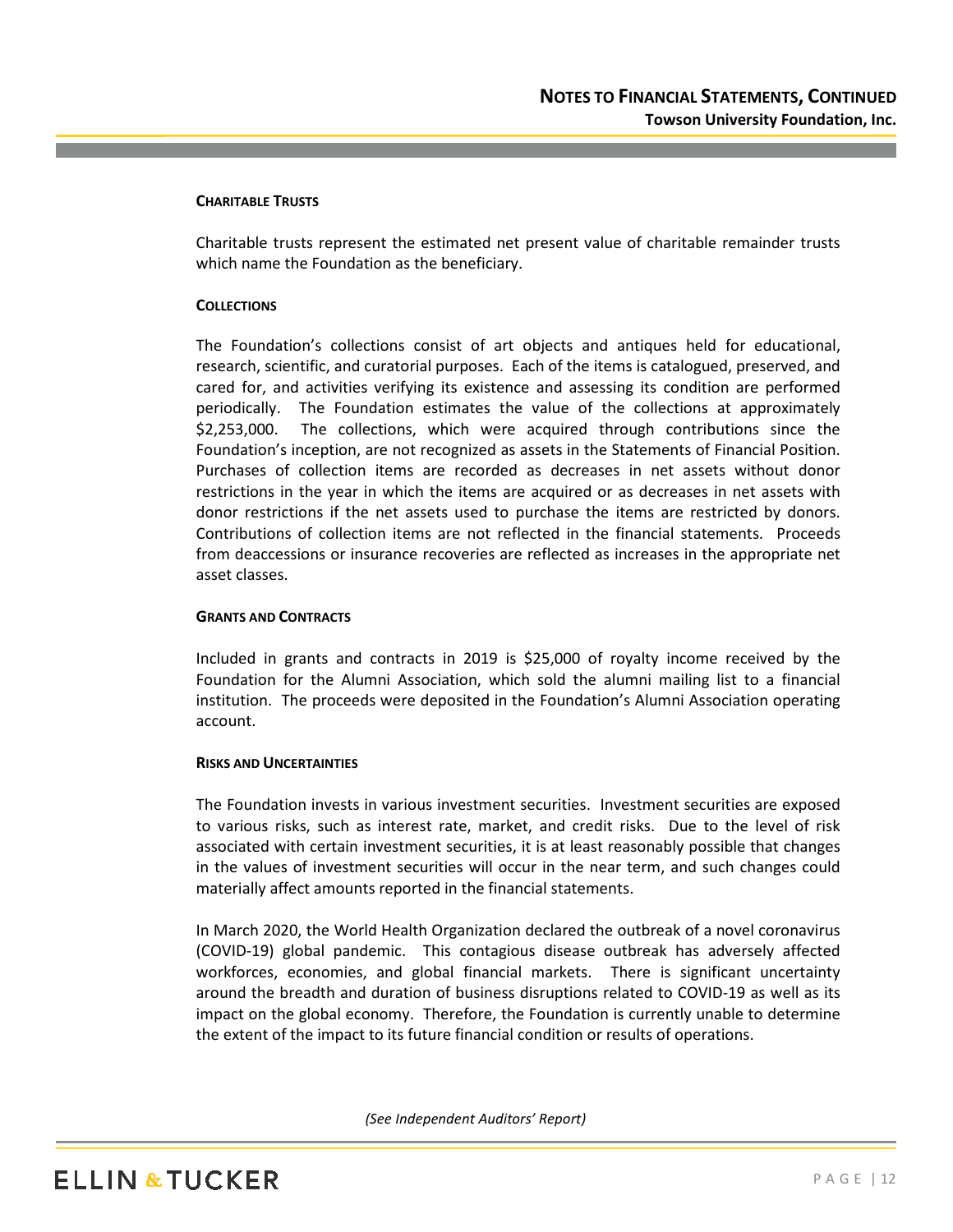#### **RECLASSIFICATIONS**

Certain prior year amounts have been reclassified to conform with the current year presentation.

#### **SUBSEQUENT EVENTS**

The Foundation has evaluated subsequent events and transactions for potential recognition or disclosure in the financial statements through September 15, 2020, the date the financial statements were available to be issued.

#### **NOTE 2 LIQUIDITY AND AVAILABILITY OF FINANCIAL ASSETS**

The Foundation's financial assets available to meet cash needs for general expenditures within one year of the Statements of Financial Position date are as follows:

|                                                      | 2020             | 2019             |
|------------------------------------------------------|------------------|------------------|
| Cash and Cash Equivalents                            | \$<br>1,745,618  | \$.<br>3,799,308 |
| <b>Accrued Interest Receivable</b>                   | 94,139           | 122,672          |
| Investments                                          | 81,955,775       | 79,132,031       |
| <b>Contributions Receivable</b>                      | 2,343,785        | 3,148,504        |
| <b>Other Assets</b>                                  | 119,526          | 152,058          |
| <b>Charitable Trusts</b>                             | 115,879          | 120,044          |
| <b>Total Financial Assets</b>                        | 86,374,722       | 86,474,617       |
| <b>Financial Assets to be Collected in More Than</b> |                  |                  |
| One Year:                                            |                  |                  |
| <b>Charitable Trusts</b>                             | (115, 879)       | (120, 044)       |
| Other Assets                                         | (59, 206)        | (62, 685)        |
| <b>Contractual or Donor-Imposed Restrictions:</b>    |                  |                  |
| Endowment Funds                                      | (45, 577, 133)   | (44, 715, 962)   |
| Donor Contributions Restricted to Specific           |                  |                  |
| Purposes                                             | (36,646,796)     | (37,039,444)     |
| Financial Assets Available to Meet Cash Needs        |                  |                  |
| for General Expenditures Within One Year             | 3,975,708        | 4,536,482        |
| <b>Board-Designated Operating Reserves</b>           | (303,382)        | (230, 552)       |
| Financial Assets Available to Meet Cash Needs        |                  |                  |
| for General Expenditures Within One Year             |                  |                  |
| after Board Designations                             | \$.<br>3,672,326 | \$.<br>4,305,930 |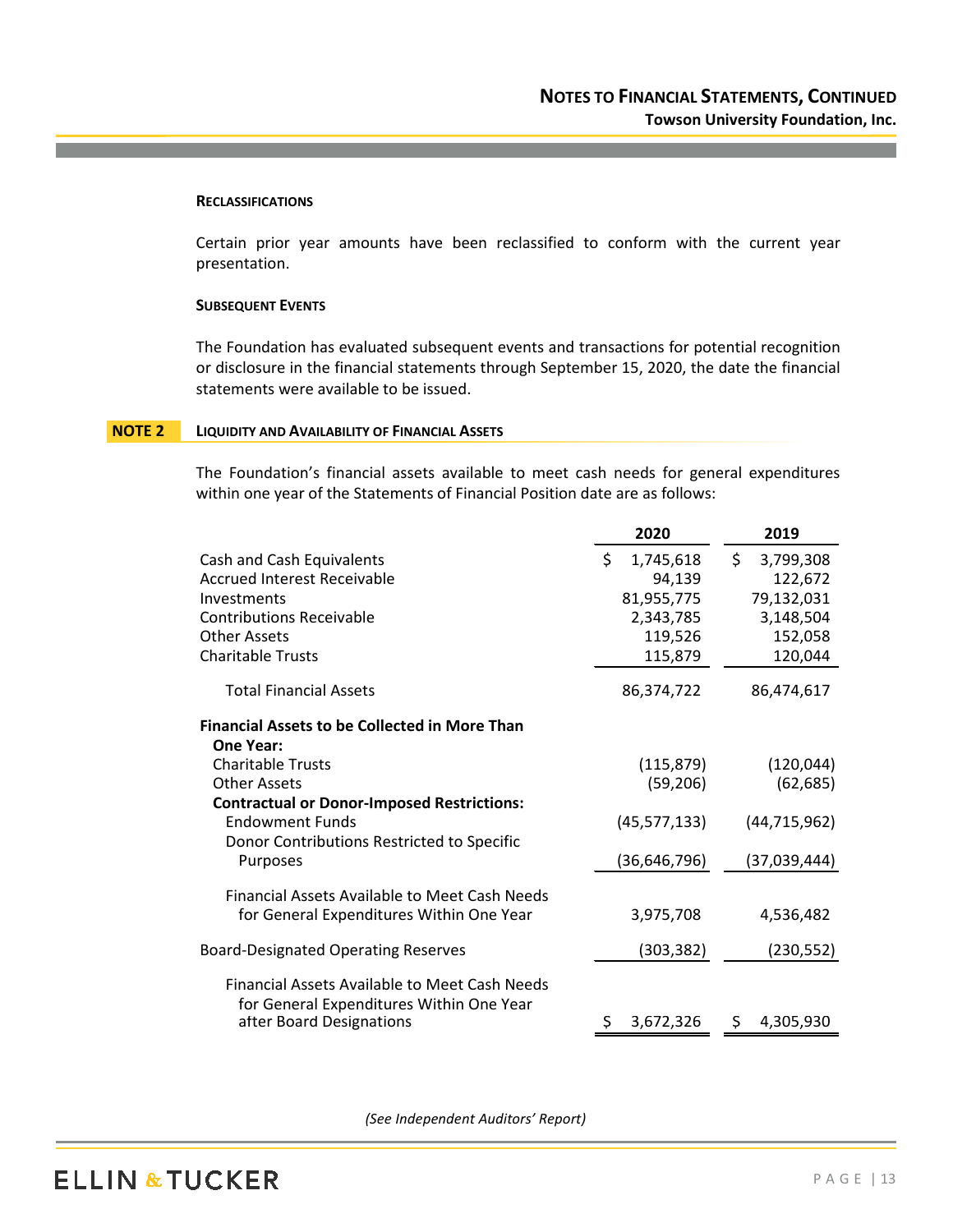As part of the Foundation's liquidity management, it has a policy to structure its financial assets to be available as its general expenditures, liabilities, and other obligations come due.

#### **NOTE 3 INCOME TAXES**

The Foundation is exempt from federal and state income taxes under Section 501(c)(3) of the Internal Revenue Code (IRC). In addition, the Internal Revenue Service has determined the Foundation is not a private foundation within the meaning of Section 509(a) of the Code.

The Foundation follows the provisions of Accounting for Uncertainty in Income Taxes under the Income Taxes Topic of the Codification. The Codification requires the evaluation of tax positions, which include maintaining its tax-exempt status and the taxability of any unrelated business income, and does not allow recognition of tax positions which do not meet a "more-likely-than-not" threshold of being sustained by the applicable tax authority. Management does not believe it has taken any tax positions that would not meet this threshold.

#### **NOTE 4 AFFILIATIONS**

The Foundation is a state university affiliated foundation organized and operated for the benefit of, and to carry out, the purpose of the University, a constituent institution of the University System of Maryland.

The President of the University serves as an ex-officio member of the Foundation's Board.

#### **NOTE 5 VALUATION OF INVESTMENTS**

Investments at June 30, 2020 and 2019 consisted of the following:

|                                                                      |               | 2020          |                  | 2019             |
|----------------------------------------------------------------------|---------------|---------------|------------------|------------------|
|                                                                      | Cost          | <b>Market</b> | Cost             | <b>Market</b>    |
| <b>Certificates of Deposit</b>                                       | \$<br>802,493 | \$<br>831,101 | 1,788,999<br>Ś   | Ś<br>1,824,873   |
| <b>Bond Mutual Funds</b>                                             | 12,341,175    | 12,819,978    | 11,958,458       | 12,098,412       |
| <b>Stock Mutual Funds</b>                                            | 22,781,676    | 42,733,443    | 22,005,385       | 41,872,035       |
| <b>USMF Fund</b>                                                     | 7,469,191     | 9,583,235     | 7,410,455        | 9,549,731        |
| <b>CLO Fund</b>                                                      | 3,317,918     | 3,189,837     | 3,210,800        | 3,221,178        |
| Corporate Bonds and<br>U.S. Treasury and<br><b>Government Agency</b> |               |               |                  |                  |
| <b>Securities</b>                                                    | 12,231,743    | 12,581,581    | 10,184,605       | 10,384,250       |
| <b>Common Stocks</b>                                                 | 153,394       | 216,600       | 154,531          | 181,552          |
|                                                                      | \$59,097,590  | \$31,955,775  | 56,713,233<br>S. | 79,132,031<br>Ś. |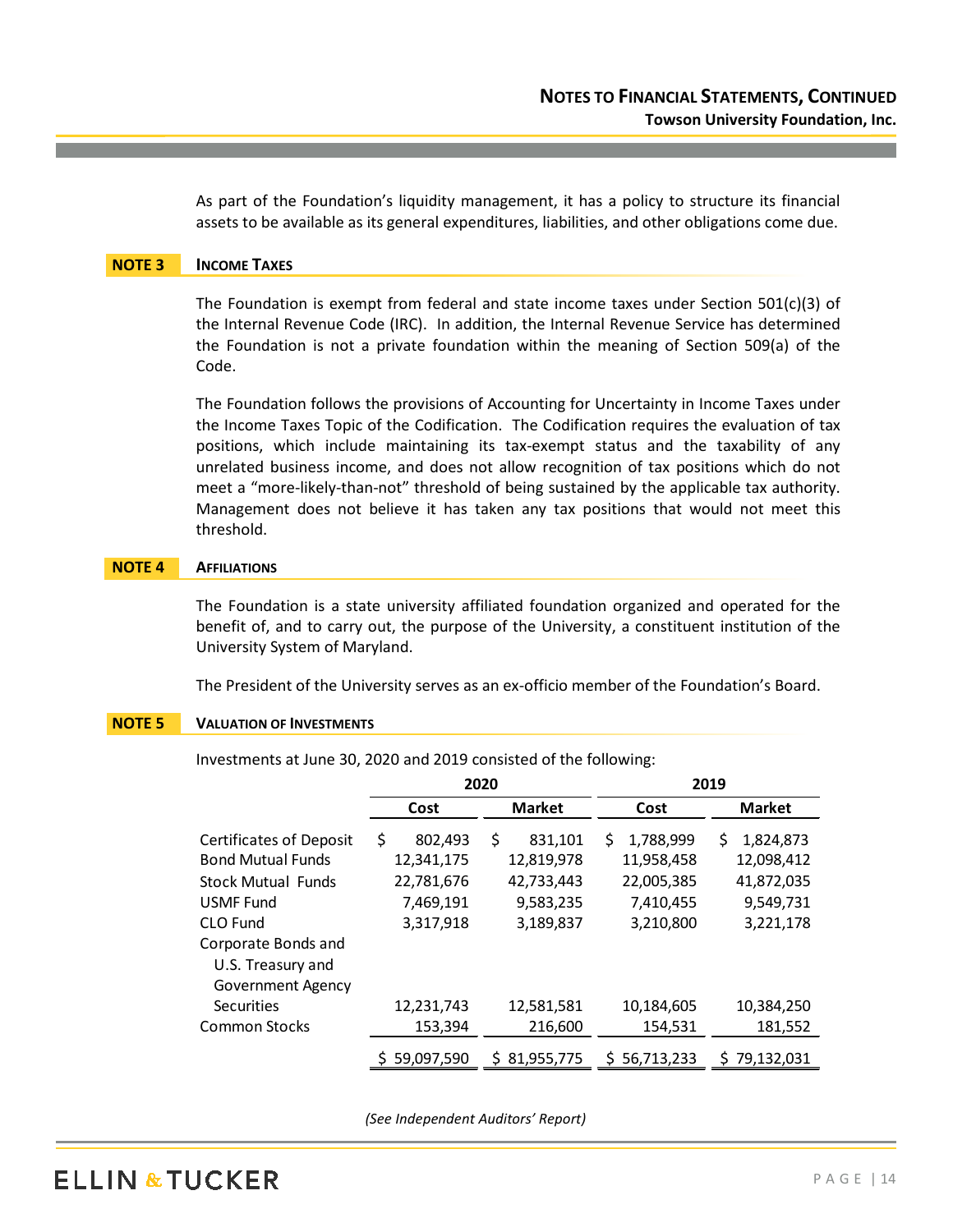Investment income (loss) for the years ended June 30, 2020 and 2019 consisted of the following:

|                                        | 2020        | 2019        |
|----------------------------------------|-------------|-------------|
| Interest and Dividends                 | \$2,061,805 | \$2,236,236 |
| Realized Losses on Sale of Investments | (23, 923)   | (8, 563)    |
| Realized Gains on Sale of Investments  | 220,986     | 451,319     |
| Unrealized Losses on Investments       | (2,085,302) | (705, 466)  |
| Unrealized Gains on Investments        | 2,524,688   | 2,668,821   |
|                                        | 2,698,254   | 4,642,347   |
| Less: Investment Fees                  | 167,030     | 161,111     |
| Total                                  | \$2,531,224 | \$4,481,236 |

The Fair Value Measurements and Disclosures Section of the Codification establishes a framework for measuring fair value. That framework provides a fair value hierarchy that prioritizes the inputs to valuation techniques used to measure fair value. The hierarchy gives the highest priority to unadjusted quoted prices in active markets for identical assets or liabilities (Level 1 measurements) and the lowest priority to unobservable inputs (Level 3 measurements). The three levels of the fair value hierarchy are described below:

- Level 1 Quoted prices are available in active markets for identical investments as of the reporting date. The types of investments in Level 1 include listed equities and listed derivatives. As required by the Codification, the Foundation does not adjust the quoted price for these investments, even in situations where it holds a large position and a sale could reasonably impact the quoted price.
- Level 2 Pricing inputs are other than quoted prices in active markets, which are either directly or indirectly observable as of the reporting date, and fair value is determined through the use of models or other valuation methodologies. Generally, investments in this category include corporate bonds and loans, less liquid and restricted equity securities and certain over-the-counter derivatives.
- Level 3 Pricing inputs are unobservable for the investment and include situations where there is little, if any, market activity for the investment. The inputs into the determination of fair value require significant management judgment or estimation. Generally, investments in this category include general and limited partnership interests in corporate private equity and real estate funds, mezzanine funds, funds of hedge funds, distressed debt and non-investment grade residual interests in securitizations and collateralized debt obligations.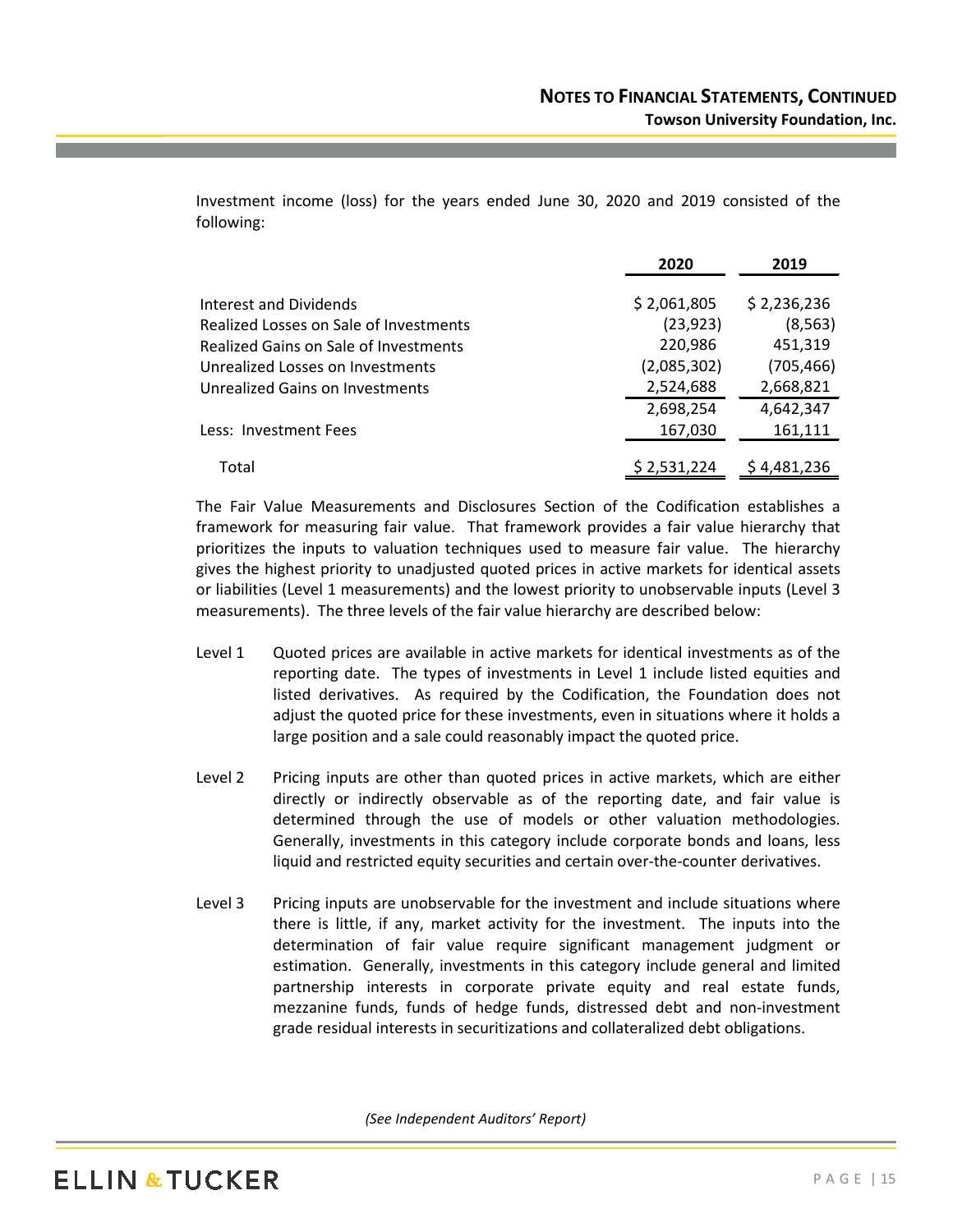In certain cases, the inputs used to measure fair value may fall into different levels of the fair value hierarchy. In such cases, an investment's level within the fair value hierarchy is based on the lowest level of input that is significant to the fair value measurement. The Foundation's assessment of the significance of a particular input to the fair value measurement in its entirety requires judgment and considers factors specific to the investment.

The following are descriptions of the valuation methodologies used for assets measured at fair value:

Mutual Funds and Common Stocks: Valued at quoted prices in an active market.

Corporate Bonds and U.S. Treasury and Government Agency Securities: Certain bonds and government securities are valued at the closing price reported in the market in which they are traded. Other bonds and government securities are valued based on yields currently available on comparable securities of issuers with similar credit ratings.

The methods described above may produce a fair value calculation that may not be indicative of net realizable value or reflective of future fair values. Furthermore, while the Foundation believes its valuation methods are appropriate and consistent with other market participants and has accepted those of the University System of Maryland Foundation with respect to its investments on behalf of the Foundation, the use of different methodologies or assumptions to determine the fair value of certain financial instruments could result in a different fair value measurement at the reporting date.

The Foundation follows ASU 2015-07, Disclosures for Investments in Certain Entities that Calculate Net Asset Value per Share. ASU 2015-07 removes the requirement to categorize investments for which fair value is measured using the net asset value (NAV) of the investment as a practical expedient within the fair value hierarchy. ASU 2015-07 also removes the requirement to make certain disclosures for investments that are eligible to be measured at fair value using the NAV practical expedient.

The Foundation's investments in Barings Investment Grade CLO Fund and University System of Maryland Foundation, Inc. Comingled Fund are measured at fair value using the NAV as a practical expedient and are not categorized within the fair value hierarchy.

Barings Investment Grade CLO Fund (CLO Fund): The Foundation holds an interest in the CLO Fund. The CLO Fund invests primarily in a portfolio of debt tranches of cash flow collateralized loan obligations. Collateralized loan obligations are securitizations issued by bankruptcy-remote, special purpose investment vehicles that are formed to acquire and manage and collateralized primarily by corporate loans that are senior in the underlying obligator's capital structure to other debt issued. Redemptions from the CLO Fund are available monthly and require 30-days advanced notice.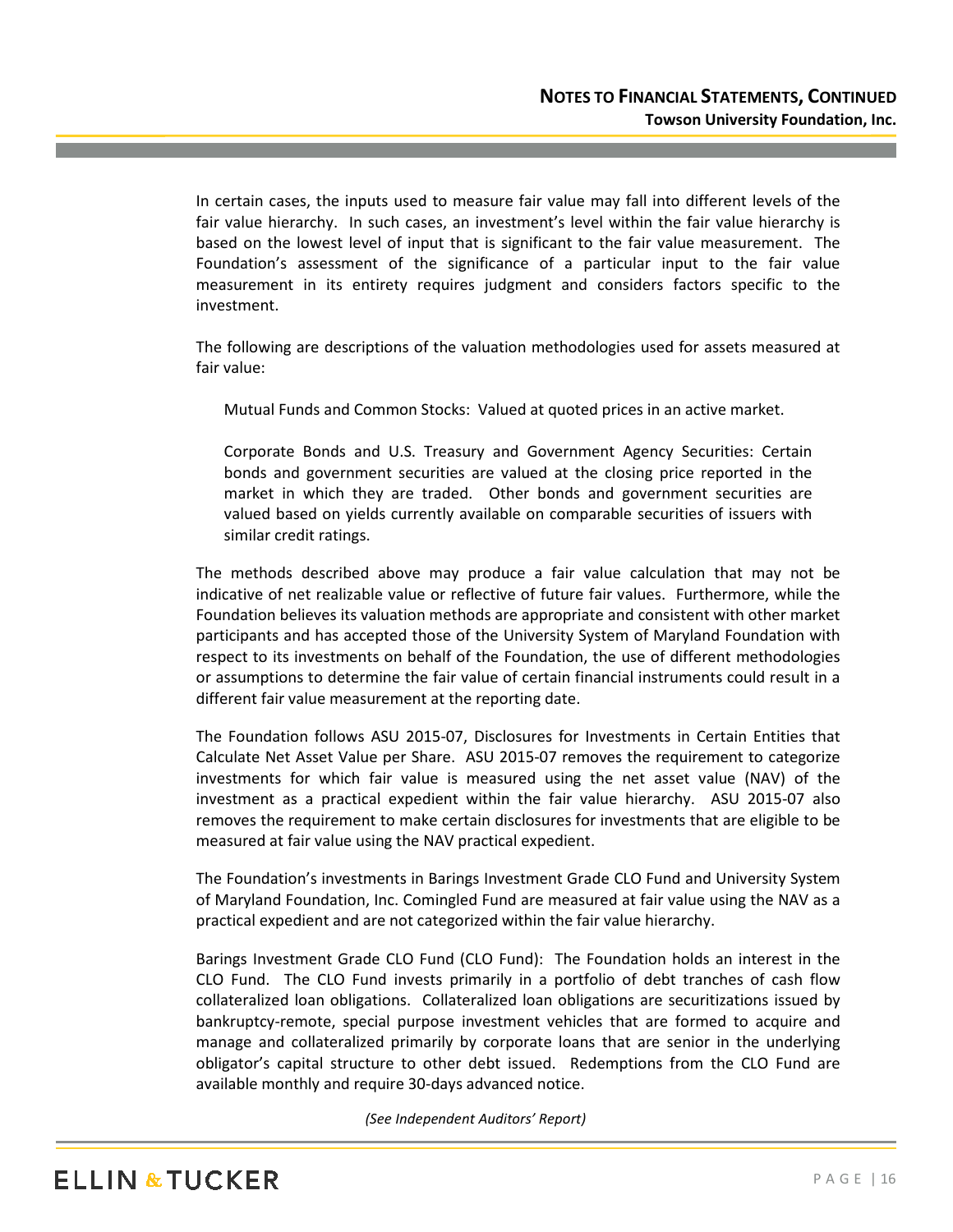University System of Maryland Foundation, Inc. Comingled Fund (USMF Fund): The Foundation holds an interest in the USMF Fund. The University System of Maryland Foundation has discretionary investment authority over the Foundation's interest and provides periodic value assessments of the USMF Fund, which are incorporated in the Foundation's financial statements. The USMF Fund's investments consisted of equity and debt securities, private capital investment entities, off-shore investment vehicles and other partnership investments. There are no redemption restrictions for withdrawing Foundation investments from the USMF Fund.

The following tables set forth by level, within the fair value hierarchy, the Foundation's assets at fair value as of June 30, 2020 and 2019:

|                                |               | 2020               |               |
|--------------------------------|---------------|--------------------|---------------|
|                                | Level 1       | Level <sub>2</sub> | <b>Total</b>  |
| <b>Certificates of Deposit</b> | \$<br>831,101 | \$                 | \$<br>831,101 |
| <b>Mutual Funds:</b>           |               |                    |               |
| <b>Emerging Market</b>         | 3,330,739     |                    | 3,330,739     |
| Foreign Value                  | 3,193,927     |                    | 3,193,927     |
| Bond                           | 12,819,978    |                    | 12,819,978    |
| <b>Exchange Traded</b>         | 5,041,605     |                    | 5,041,605     |
| Blend                          | 31, 167, 172  |                    | 31,167,172    |
|                                | 55,553,421    |                    | 55,553,421    |
| <b>Common Stocks:</b>          |               |                    |               |
| <b>Basic Materials</b>         | 9,720         |                    | 9,720         |
| <b>Consumer Goods</b>          | 28,570        |                    | 28,570        |
| Financial                      | 22,953        |                    | 22,953        |
| Healthcare                     | 31,800        |                    | 31,800        |
| <b>Industrial Goods</b>        | 4,032         |                    | 4,032         |
| Real Estate                    | 7,932         |                    | 7,932         |
| Services                       | 37,048        |                    | 37,048        |
| Technology                     | 70,315        |                    | 70,315        |
| <b>Utilities</b>               | 4,233         |                    | 4,233         |
|                                | 216,603       |                    | 216,603       |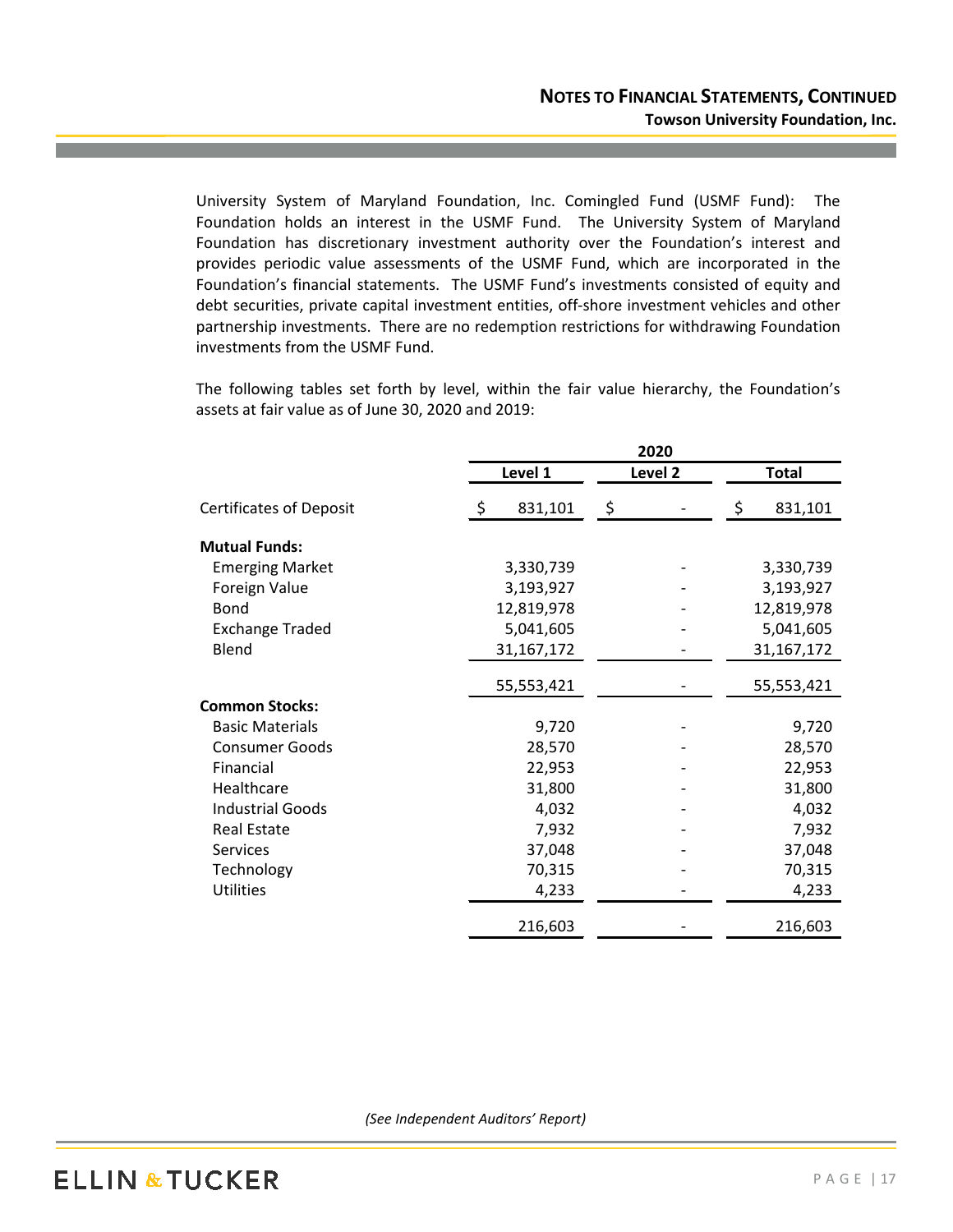# **NOTES TO FINANCIAL STATEMENTS, CONTINUED Towson University Foundation, Inc.**

|                                |                 | 2020         |                 |  |
|--------------------------------|-----------------|--------------|-----------------|--|
|                                | Level 1         | Level 2      | <b>Total</b>    |  |
| <b>Fixed Income:</b>           |                 |              |                 |  |
| <b>Corporate Bonds</b>         |                 | 8,287,441    | 8,287,441       |  |
| <b>Treasury Bonds</b>          |                 | 1,322,951    | 1,322,951       |  |
| <b>Agency Bonds</b>            |                 | 2,971,189    | 2,971,189       |  |
|                                |                 | 12,581,581   | 12,581,581      |  |
| <b>Total Investments</b>       |                 |              |                 |  |
| at Fair Value                  | \$56,601,125    | \$12,581,581 | 69,182,706      |  |
| <b>CLO Fund</b>                |                 |              | 3,189,835       |  |
| <b>USMF Fund</b>               |                 |              | 9,583,234       |  |
| <b>Total Investments</b>       |                 |              | \$ 81,955,775   |  |
|                                |                 | 2019         |                 |  |
|                                | Level 1         | Level 2      | <b>Total</b>    |  |
|                                |                 |              |                 |  |
| <b>Certificates of Deposit</b> | \$<br>1,824,874 | \$           | \$<br>1,824,874 |  |
| <b>Mutual Funds:</b>           |                 |              |                 |  |
| <b>Emerging Market</b>         | 3,448,609       |              | 3,448,609       |  |
| Foreign Value                  | 3,517,306       |              | 3,517,306       |  |
| Bond                           | 12,098,412      |              | 12,098,412      |  |
| <b>Exchange Traded</b>         | 5,591,970       |              | 5,591,970       |  |
| Blend                          | 29,314,150      |              | 29,314,150      |  |
|                                | 53,970,447      |              | 53,970,447      |  |
| <b>Common Stocks:</b>          |                 |              |                 |  |
| <b>Basic Materials</b>         | 10,319          |              | 10,319          |  |
| <b>Consumer Goods</b>          | 25,553          |              | 25,553          |  |
| Financial                      | 23,043          |              | 23,043          |  |
| Healthcare                     | 25,166          |              | 25,166          |  |
| <b>Industrial Goods</b>        | 8,008           |              | 8,008           |  |
| Real Estate                    | 6,809           |              | 6,809           |  |
| Services                       | 28,336          |              | 28,336          |  |
| Technology                     | 49,641          |              | 49,641          |  |
| Utilities                      | 4,677           |              | 4,677           |  |
|                                | 181,552         |              | 181,552         |  |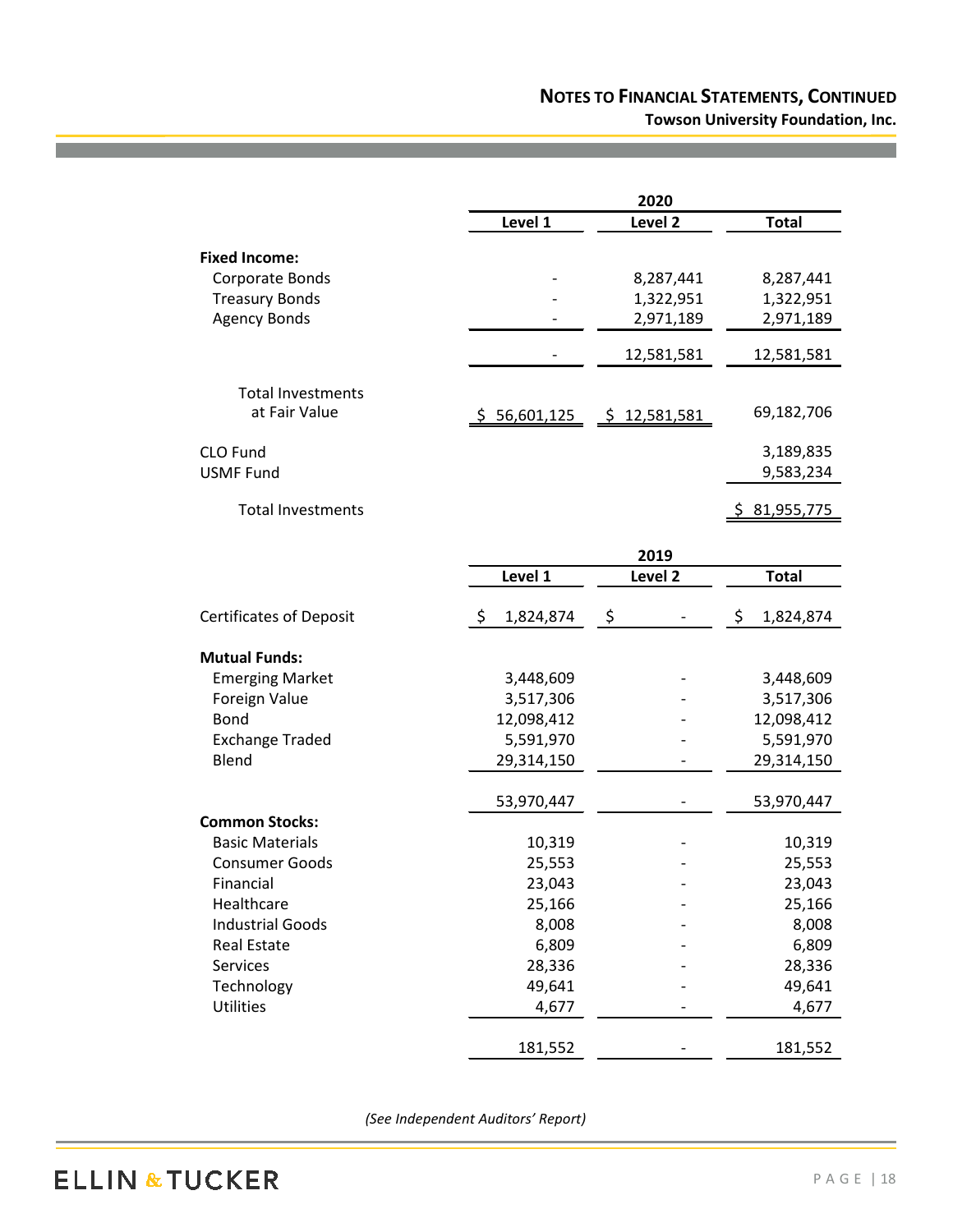|                                           |            | 2019           |              |
|-------------------------------------------|------------|----------------|--------------|
|                                           | Level 1    | Level 2        | <b>Total</b> |
| <b>Fixed Income:</b>                      |            |                |              |
| Corporate Bonds                           |            | 6,779,742      | 6,779,742    |
| <b>Treasury Bonds</b>                     |            | 864,404        | 864,404      |
| <b>Agency Bonds</b>                       |            | 2,740,103      | 2,740,103    |
|                                           |            | 10,384,249     | 10,384,249   |
| <b>Total Investments</b><br>at Fair Value | 55,976,873 | $5$ 10,384,249 | 66,361,122   |
| <b>CLO Fund</b>                           |            |                | 3,221,178    |
| <b>USMF Fund</b>                          |            |                | 9,549,731    |
| <b>Total Investments</b>                  |            |                | 79,132,031   |

### **NOTE 6 CONTRIBUTIONS RECEIVABLE**

The Foundation enters into agreements with donors involving future nonreciprocal transfers of cash. Such agreements are recorded as contribution revenue and receivables (pledges and planned gifts) if the agreement is, in substance, an unconditional promise to give.

Contributions receivable at June 30, 2020 and 2019 are as follows:

|                                                                                                                 |                                      | 2020                                 | 2019                                                   |
|-----------------------------------------------------------------------------------------------------------------|--------------------------------------|--------------------------------------|--------------------------------------------------------|
| <b>Contributions Receivable</b><br>Less: Allowance for Uncollectible Pledges<br>Less: Discount to Present Value |                                      | \$2,636,616<br>(281,753)<br>(11,078) | \$3,486,174<br>(191,089)<br>(146,581)                  |
| Net Contributions Receivable                                                                                    |                                      | \$2,343,785                          | \$3,148,504                                            |
| Contributions are due as follows:                                                                               |                                      |                                      |                                                        |
| Year Ending June 30,                                                                                            | 2021<br>2022<br>2023<br>2024<br>2025 |                                      | \$1,138,898<br>623,817<br>480,367<br>369,367<br>24,167 |
|                                                                                                                 |                                      |                                      | \$2,636,616                                            |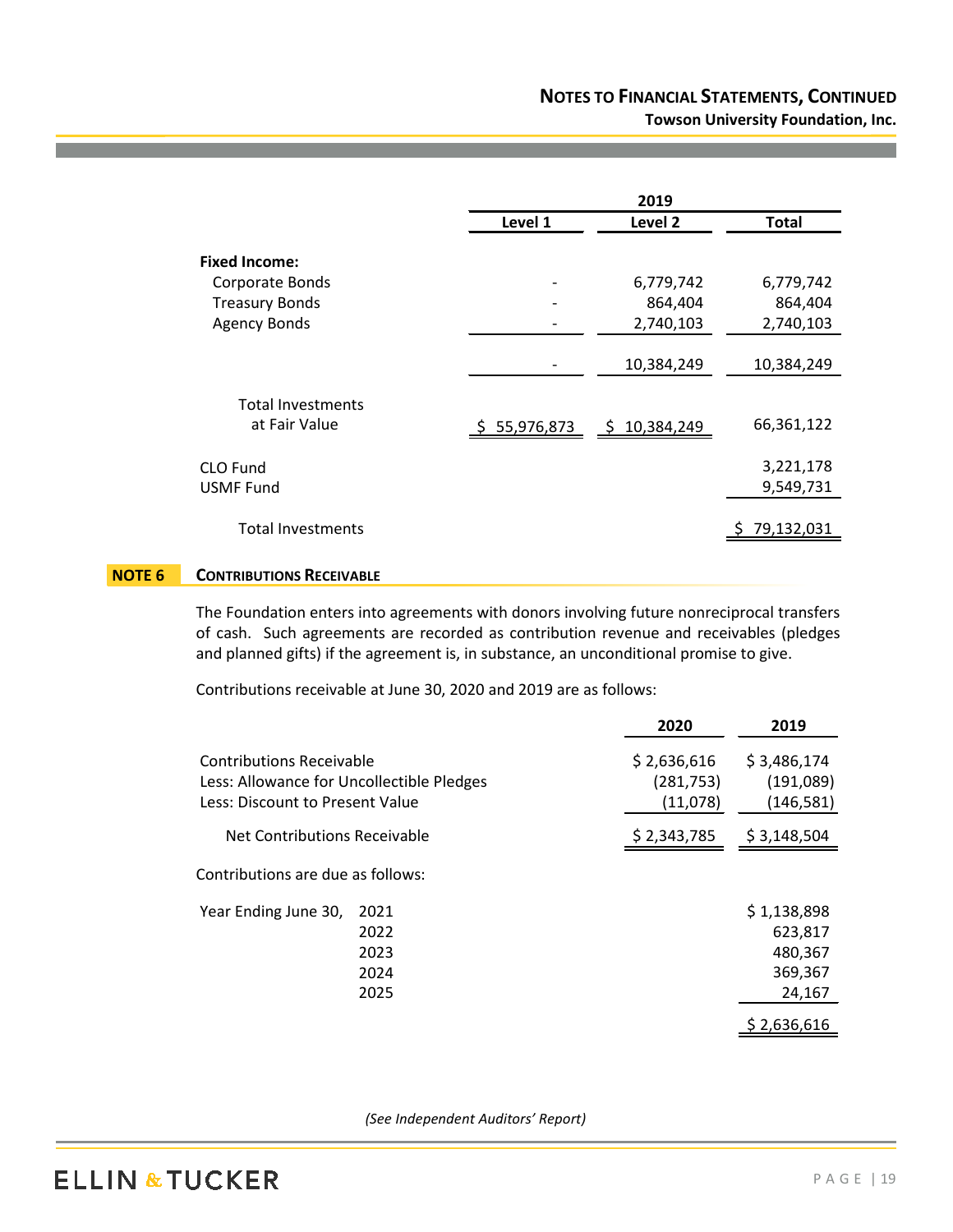Unconditional promises to give that are expected to be collected in future years are recorded at the present value of their estimated future cash flows. The discounts on those amounts are computed using the one-year Treasury Bill rate of 0.16% and 1.93% for the years ended June 30, 2020 and 2019, respectively. Amortization of the discounts is included in contribution revenue.

#### **NOTE 7 CHARITABLE TRUSTS**

The Foundation is the beneficiary of certain charitable remainder trusts with estimated values of \$115,879 and \$120,044 at June 30, 2020 and 2019, respectively.

#### **NOTE 8 ENDOWMENT FUNDS**

The Foundation's endowment consists of various donor-restricted funds established to provide a source of income for ongoing donor-advised program expenses. As required by GAAP, net assets associated with endowment funds are classified and reported based on the existence or absence of donor-imposed restrictions.

#### **INTERPRETATION OF RELEVANT LAW**

The Board of Directors of the Foundation has interpreted the Maryland Uniform Prudent Management of Institutional Funds Act (UPMIFA) as requiring the preservation of the fair value of the original gift as of the gift date of the donor-restricted endowment funds absent explicit donor stipulations to the contrary. As a result of this interpretation, the Foundation classifies (a) the original value of gifts donated to the endowment, (b) the original value of subsequent gifts to the endowment, and (c) accumulations to the endowment made in accordance with the direction of the applicable donor gift instrument at the time the accumulation is added to the fund as net assets with donor restriction. Additionally, any accumulation of donor-restricted endowment funds that are not required to be maintained in perpetuity are classified as restricted net assets until those amounts are appropriated for expenditure by the Foundation subject to the Board-approved spending policy. accordance with UPMIFA, the Foundation considers the following factors in making a determination to appropriate or accumulate donor-restricted endowment funds:

- (1) Duration and preservation of the fund
- (2) Purposes of the Foundation and the donor-restricted endowment fund
- (3) General economic conditions
- (4) Possible effect of inflation and deflation
- (5) Expected total return from income and the appreciation of investments
- (6) Other resources of the Foundation
- (7) Investment policies of the Foundation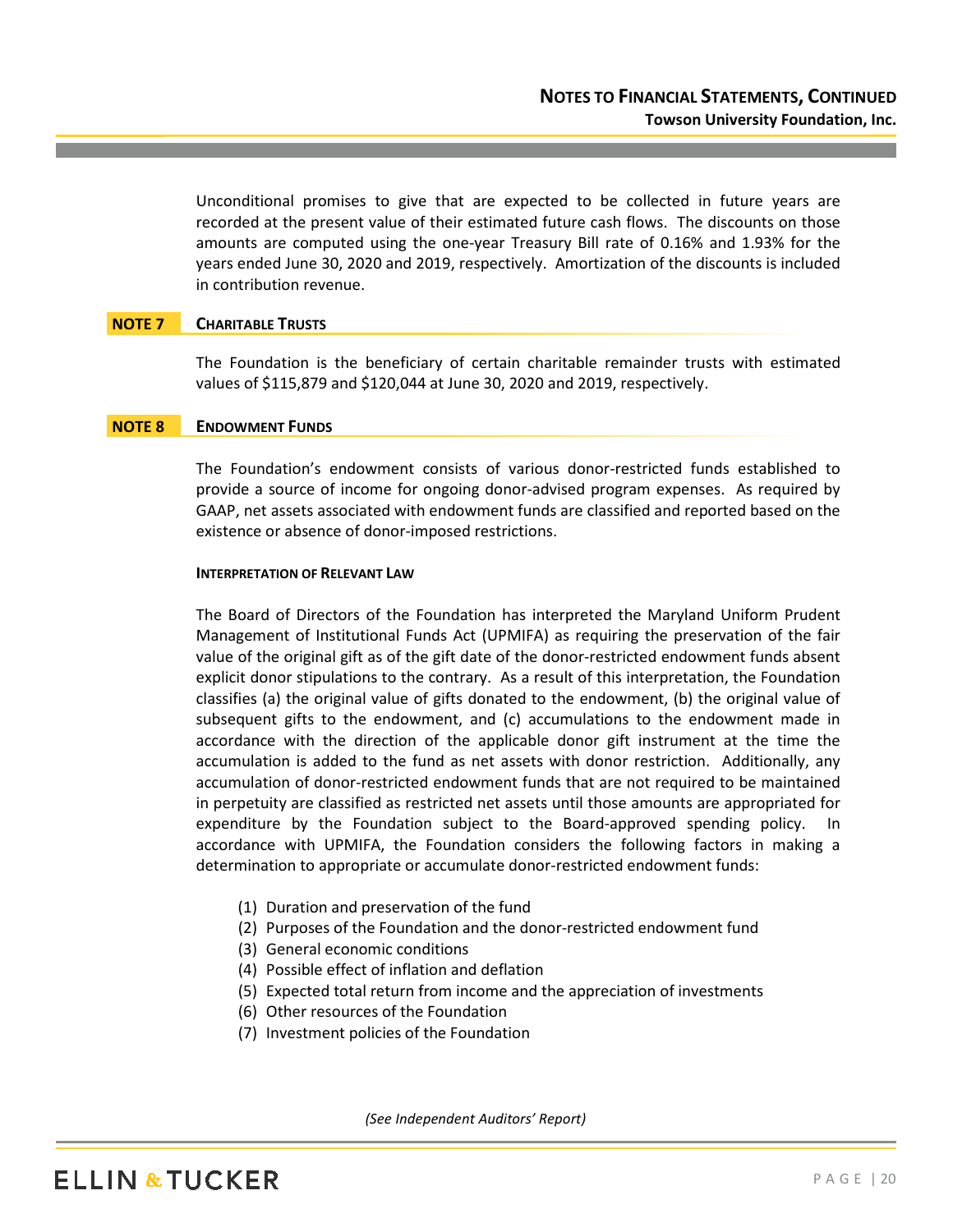#### **ENDOWMENT FUND COMPOSITION BY TYPE OF FUND AS OF JUNE 30, 2020 AND 2019**

|                                           | <b>With Donor Restrictions</b> |              |
|-------------------------------------------|--------------------------------|--------------|
|                                           | 2020                           | 2019         |
| <b>Donor-Restricted Endowment Funds:</b>  |                                |              |
| Original Donor-Restricted Gift Amount and |                                |              |
| Amounts Required to be Maintained in      |                                |              |
| Perpetuity by Donor                       | \$45,204,875                   | \$44,421,694 |
| <b>Accumulated Investment Gains</b>       | 21,748,241                     | 22,496,798   |
|                                           |                                |              |
|                                           | \$66,953,116                   | \$66,918,492 |

#### **CHANGES IN ENDOWMENT FUNDS FOR THE YEARS ENDED JUNE 30, 2020 AND 2019**

|                                             | <b>With Donor</b><br><b>Restrictions</b> |
|---------------------------------------------|------------------------------------------|
|                                             |                                          |
| Endowment Funds, July 1, 2018               | 63,760,138<br>\$                         |
| Investment Return, Net                      | 3,841,885                                |
| Contributions                               | 1,577,637                                |
| Other                                       | 45,401                                   |
| Appropriation of Endowments for Expenditure | (2,306,569)                              |
| Endowment Funds, June 30, 2019              | 66,918,492                               |
| Investment Return, Net                      | 2,013,116                                |
| Contributions                               | 784,895                                  |
| Other                                       | (1,714)                                  |
| Appropriation of Endowments for Expenditure | (2,761,673)                              |
| Endowment Funds, June 30, 2020              | 66,953,116                               |

#### **UNDERWATER ENDOWMENT FUNDS**

From time to time, the fair value of assets associated with individual donor-restricted endowment funds may fall below the level the donor or UPMIFA requires the Foundation to retain as a fund of perpetual duration. No such deficiencies existed at June 30, 2020 and 2019.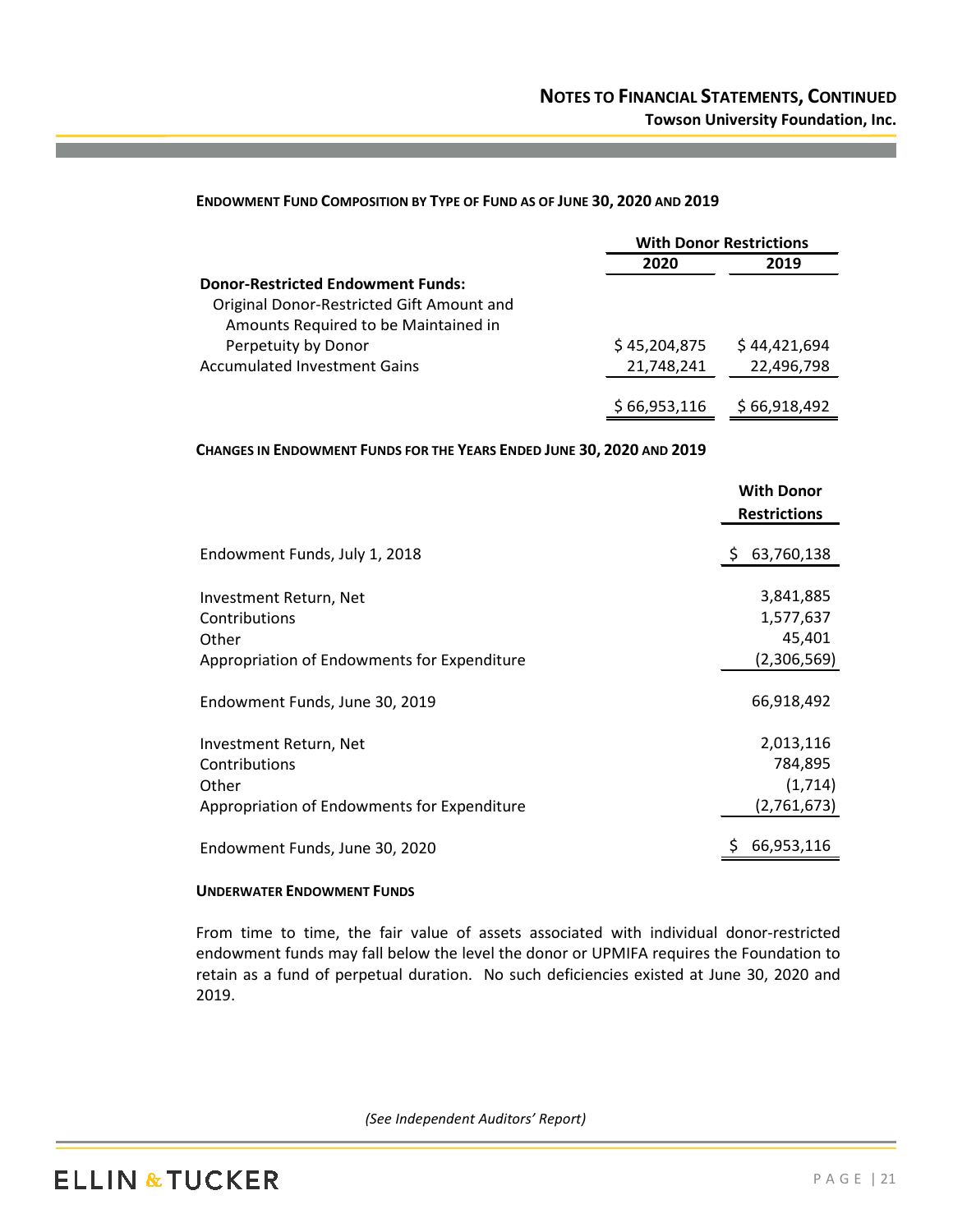#### **RETURN OBJECTIVES AND RISK PARAMETERS**

The Foundation has established investment and spending policies for endowment assets that attempt to provide a predictable stream of funding to programs supported by its endowment while seeking to preserve the purchasing power of the endowment assets. Endowment assets include those assets of donor-restricted funds that the Foundation must hold in perpetuity or for donor-specified periods. Under these policies, as approved by the Board of Directors, the endowment assets are invested in a manner that is intended to produce results that exceed the portfolio's custom index, as defined by the indices represented by the portfolio's asset allocation, while assuming a moderate level of investment risk. The Foundation expects its endowment funds, over time, to provide an average rate of return approximating the spending rate plus the Consumer Price Index annually. Actual returns in any given year may vary from this amount.

#### **STRATEGIES EMPLOYED FOR ACHIEVING OBJECTIVES**

To satisfy its long-term rate-of-return objectives, the Foundation relies on a total return strategy in which investment returns are achieved through capital appreciation (realized and unrealized) and current yield (interest and dividends). The Foundation targets a diversified asset allocation that places a greater emphasis on equity-based investments to achieve its long-term return objectives within prudent risk constraints.

#### **SPENDING POLICY AND HOW THE INVESTMENT OBJECTIVES RELATE TO SPENDING POLICY**

The Foundation has a Board-approved Endowment Spending Policy that targets an amount not to exceed 7% (which is inclusive of spending for programmatic, administrative and University support expenses) of its endowment fund's average fair market value over the prior 20 quarters through the fiscal year ending 12 months before the start of the fiscal year in which distribution is planned. In establishing this policy, the Foundation considered the long-term expected return on its endowment. Annually, the Spending Policy Committee debates the prudence of the spending percentage, keeping in mind the seven prudence guidelines for appropriation as outlined in UPMIFA. Over the long term, the Foundation expects the current spending policy to allow its endowment to grow at an average rate of return approximating the spending rate plus the Consumer Price Index. This is consistent with the objective to maintain the purchasing power of the endowment assets in perpetuity or for a donor-specified term as well as provide additional real growth through new gifts and investment return.

#### **NOTE 9 DONATED SERVICES**

No amounts have been reflected in the financial statements for donated services, as no objective basis is available to measure the value of such services. However, a substantial number of volunteers donate significant amounts of time to the Foundation's program services, fund-raising campaigns, and general administration.